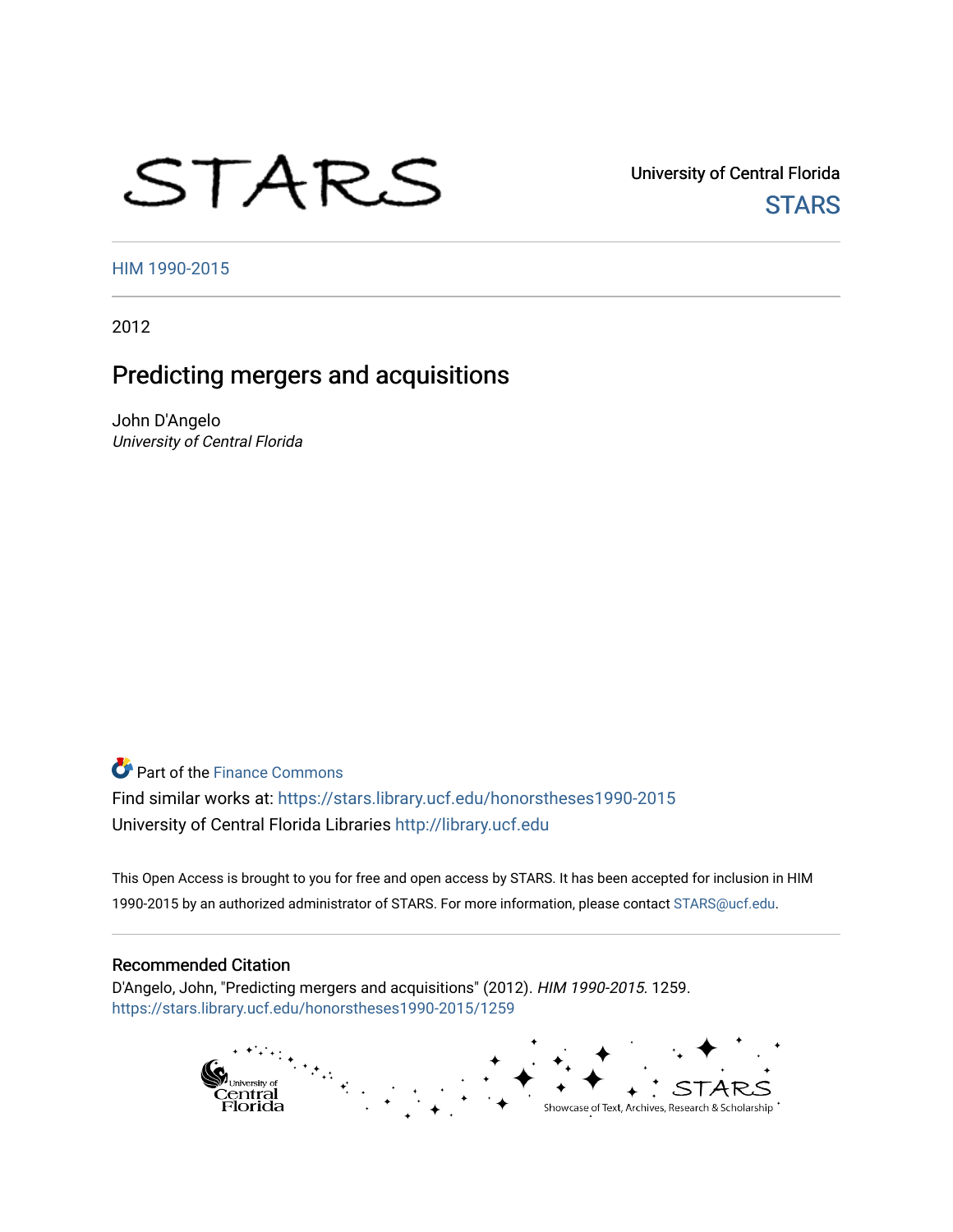# PREDICTING MERGERS AND ACQUISITIONS

By

# JOHN ANTHONY D'ANGELO

A thesis submitted in partial fulfillment of the requirements for the Honors in the Major Program in Finance in the College of Business Administration and in The Burnett Honors College at the University of Central Florida Orlando, Florida

> Spring Term 2012

Thesis Chair: Dr. James H. Gilkeson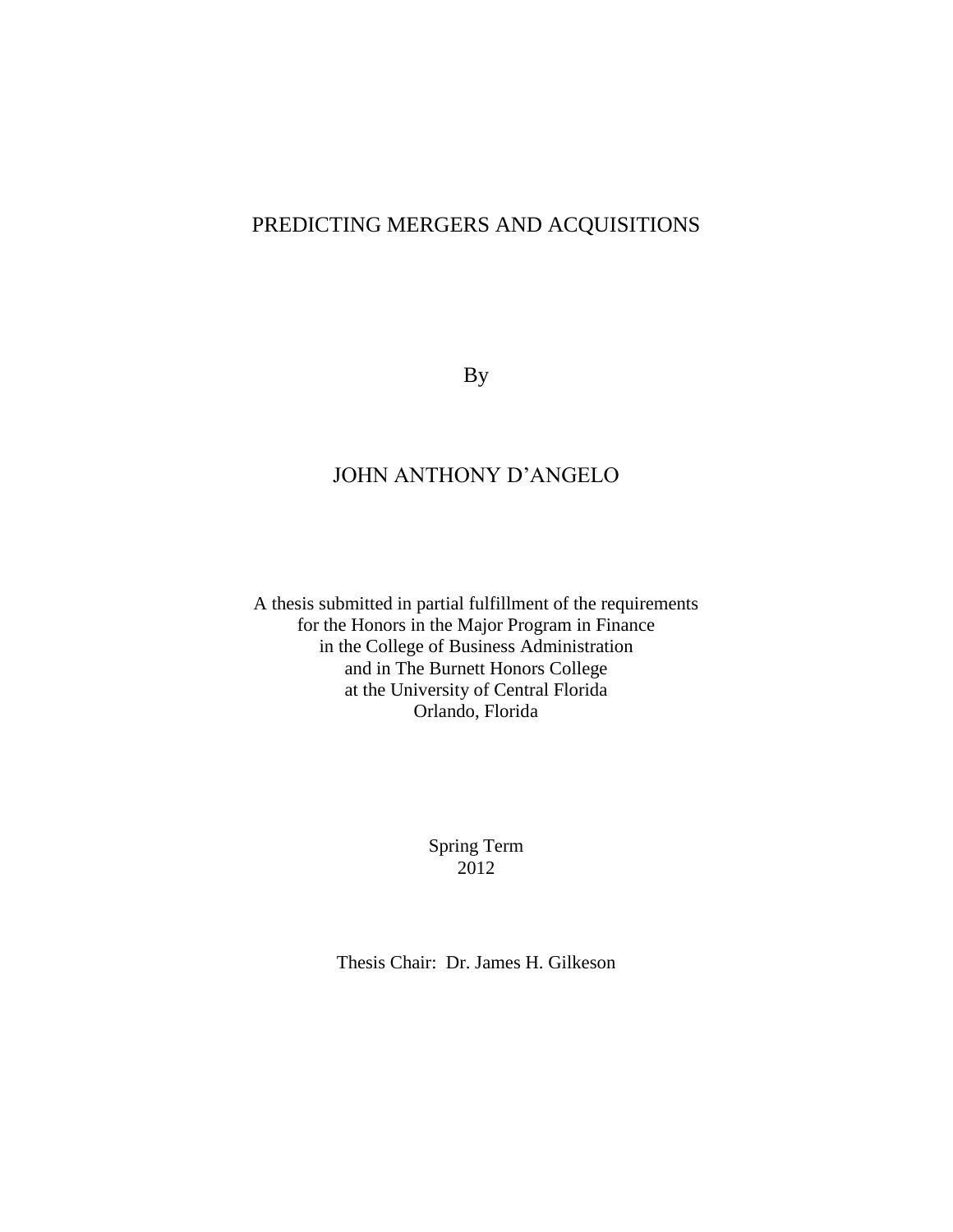## **ABSTRACT**

Being able to predict a merger or acquisition before it takes place could lead to an investor earning a premium, if they owned shares of the targeted firm before the merger or acquisition attempt is announced. On average acquiring firms pay a premium when acquiring or merging with a targeted firm. This study uses publicly available financial information for 7,267 attempted takeover targets and 52,343 non-targeted firms for the period January 3, 2000 through December 31, 2007 to estimate (using logit) predictive models. Financial ratios are constructed based on six hypotheses found in the literature. Although statistical evidence supports a few of the hypotheses, the low predictive power of the models does not indicate the ability to accurately predict targeted firms ahead of time, let alone with any economic significance.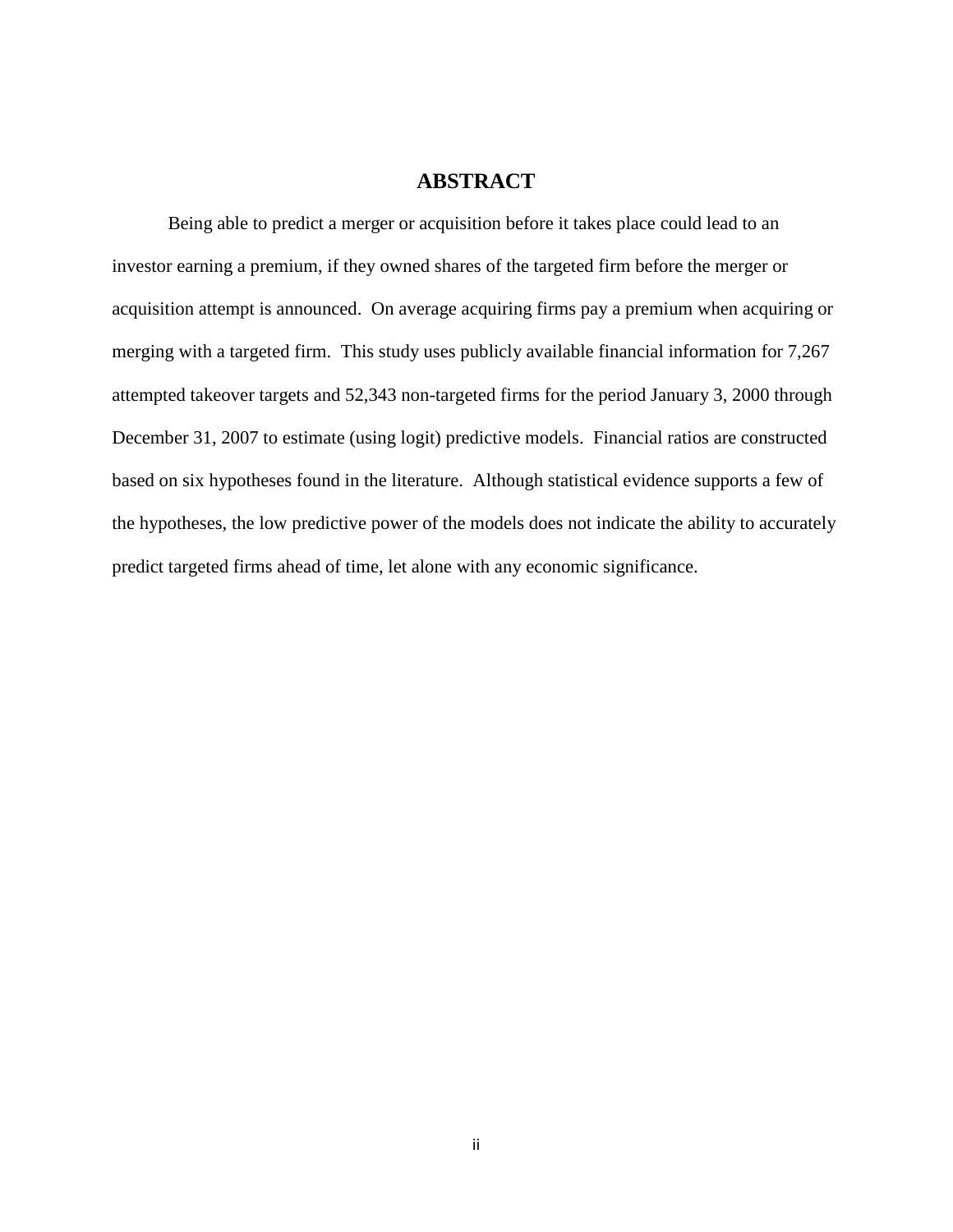# **DEDICATION**

For my mentor and close friend, Dr. James H. Gilkeson, for pushing me to strive for higher learning continuously and showing me that hard work doesn't come easily,

For my late father, Pat T. D'Angelo, and mother, Diane L. D'Angelo, who sacrificed their livelihood for the sake of making mine better and whose love and support can never be matched,

You have all made me the person I am today.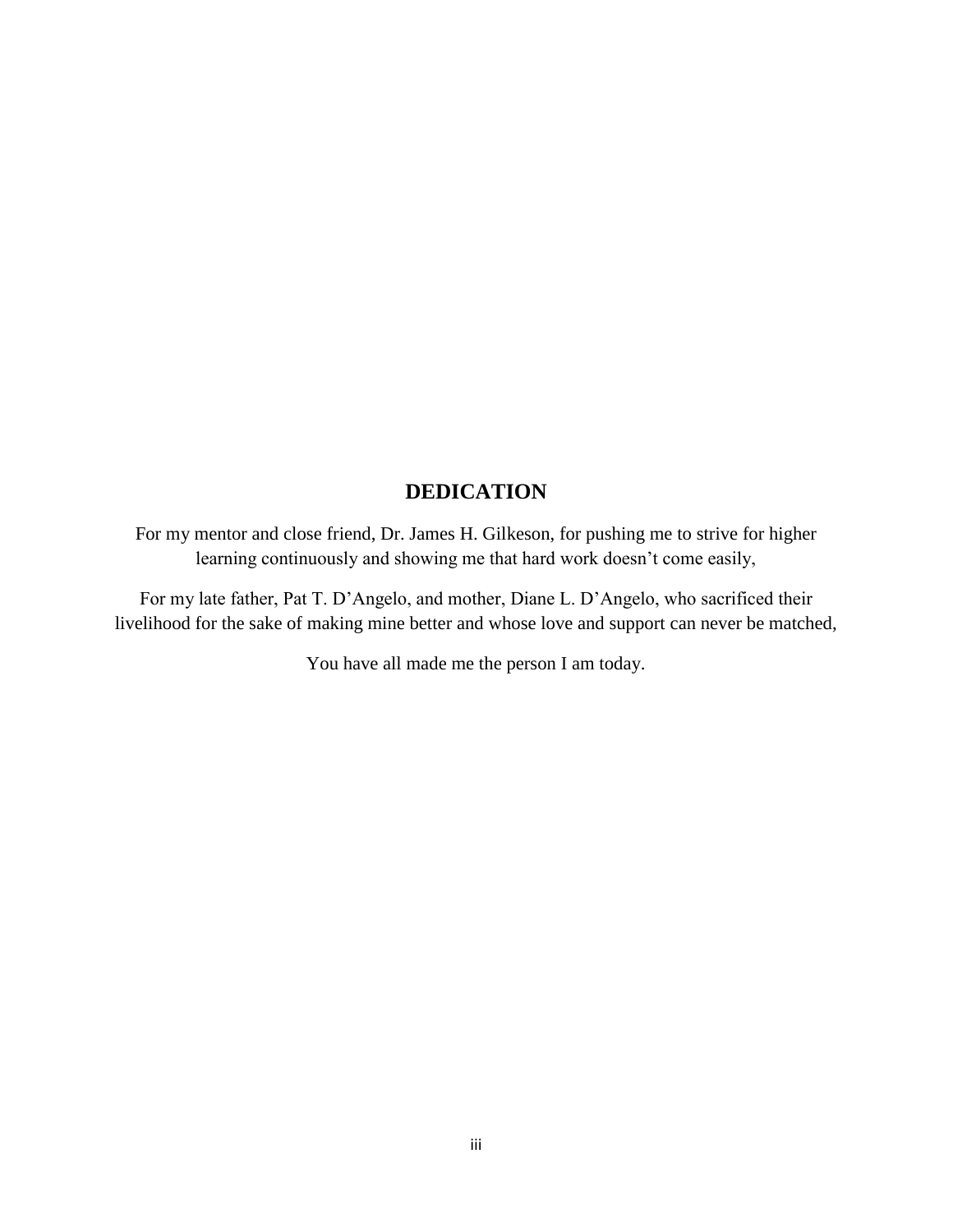## **ACKNOWLEDGMENTS**

I would like to sincerely express my thanks to all those who made this thesis possible. I would like to thank Denise Crisafi and Kelly Astro, who have answered a myriad of questions and concerns of mine over the past year and a half. Thank you to Dr. Yoon K. Choi for providing me access to vital information databases, which without, would have made this study impossible. Thank you to Dr. David O. Scrogin for assisting with questions and providing a deeper understanding of financial modeling. To both Dr. Yoon K. Choi and Dr. David O. Scrogin, thank you for your help with revisions, editing, and comments throughout this process. Thank you to Dr. James H. Gilkeson, whose tireless help, direction, guidance, and values have far transcended the HIM framework.

Thank you for being a part of this program and thank you for what you have allowed me to do at the University of Central Florida these past years.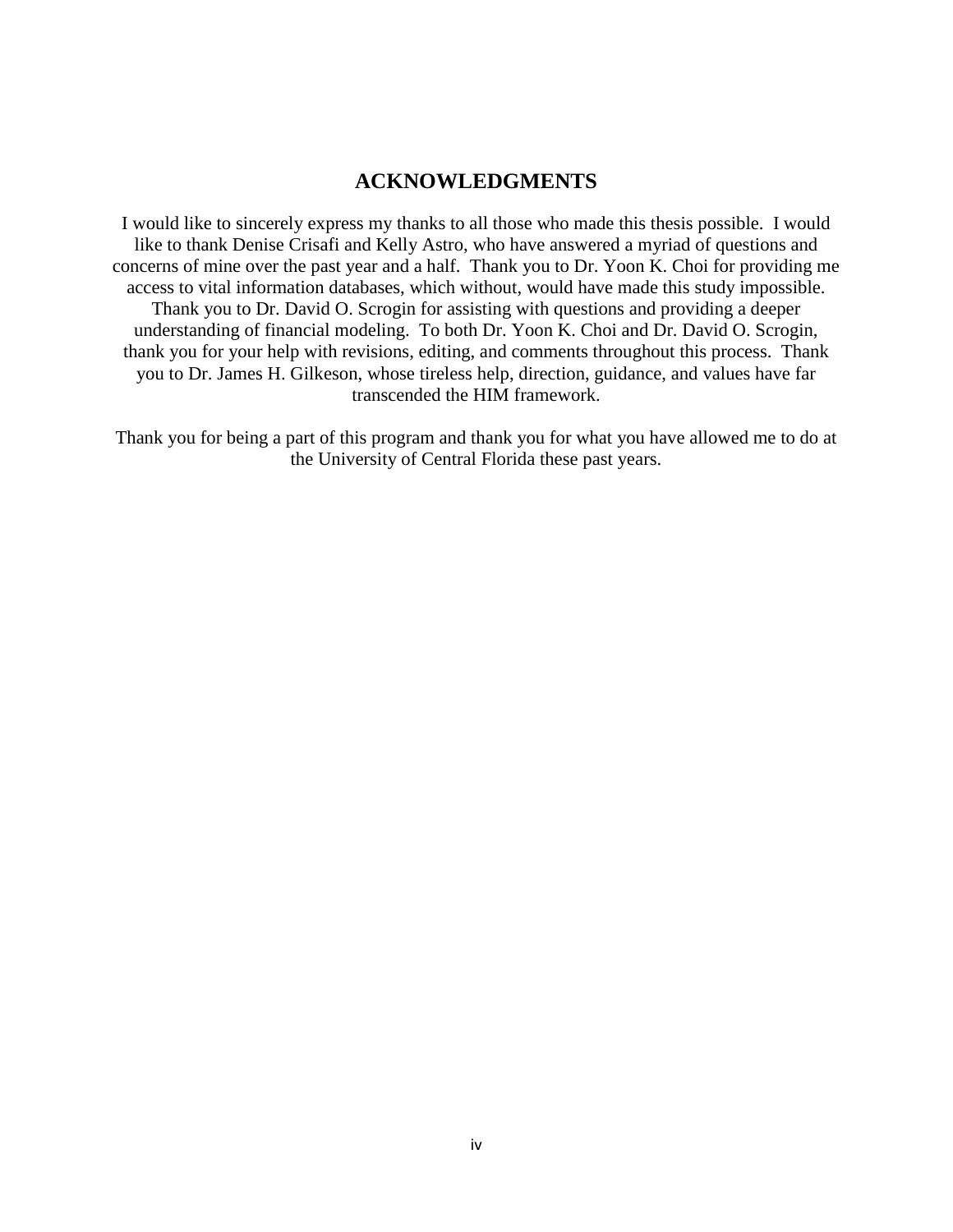# <span id="page-5-0"></span>**TABLE OF CONTENTS**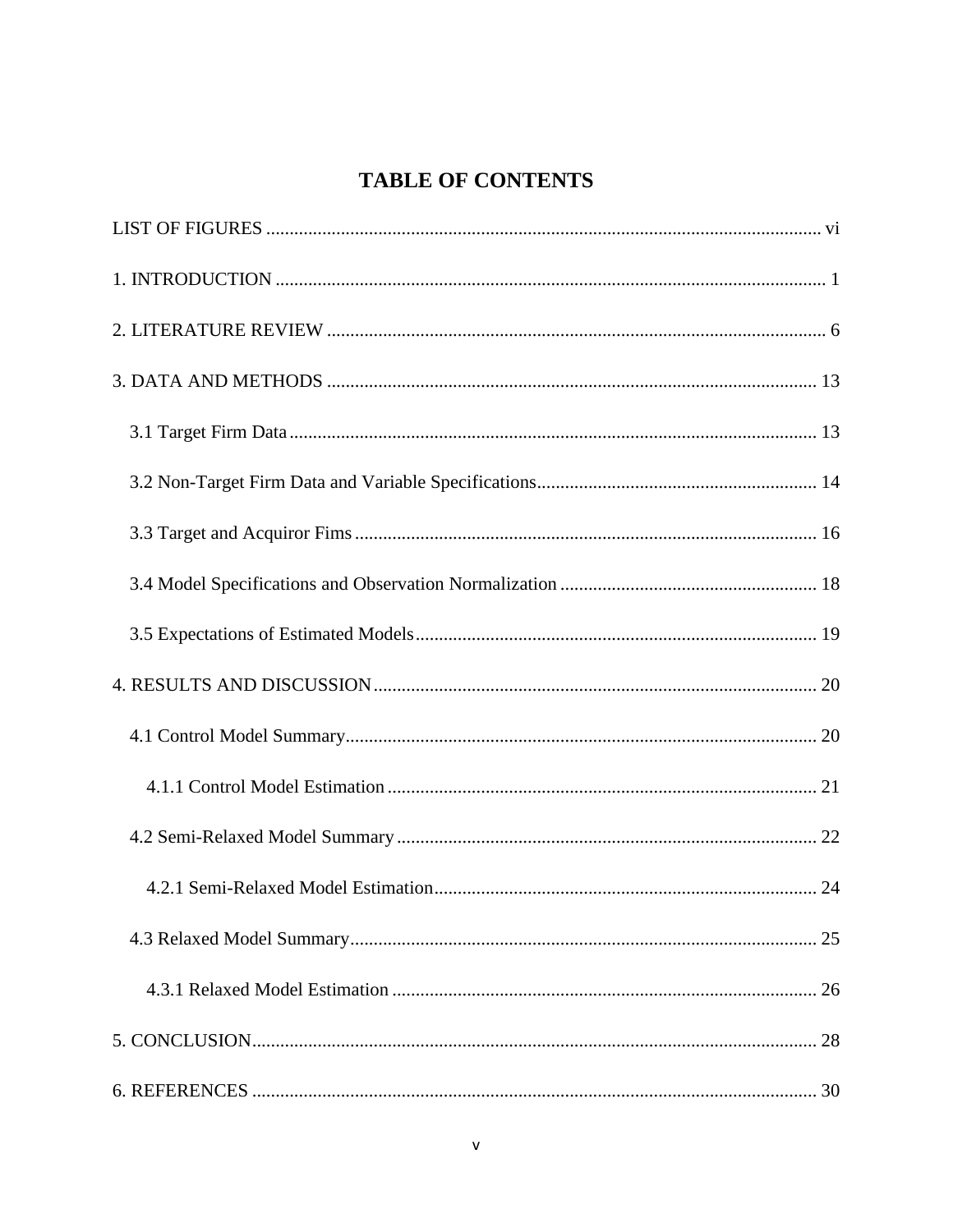# **LIST OF FIGURES**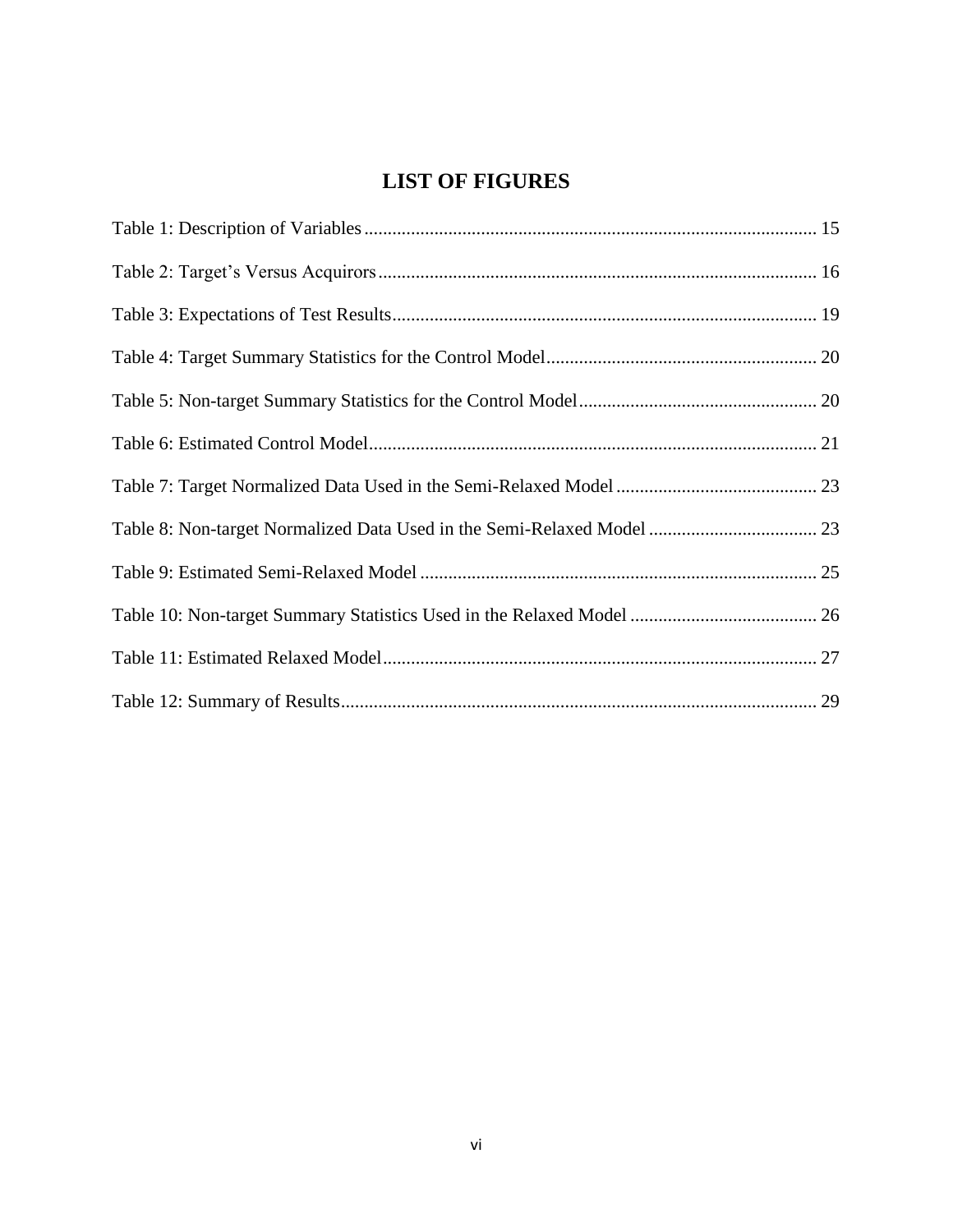## **1. INTRODUCTION**

<span id="page-7-0"></span>The Mergers and Acquisitions (M&A) process is one researchers have spent the past four decades examining. M&A deals exist for both publicly held and privately held companies. An advantage of examining publicly held and traded companies versus privately held companies is the access to their (publicly available) company-specific financial information; most importantly filings with the U.S. SEC and common stock price data. For this reason, most research examines public company data. One reason one might want to predict mergers and acquisitions is that a researcher can use financial characteristics and other public data in building a model to forecast potential targets. A target is a firm that is being sought by another firm (the acquiror), which is then either absorbed into, or merged with the acquiror. Being able to predict which firms are likely targets would be beneficial for a firm who is looking to remain independent because they ―may alter their financial characteristics and hence forestall acquisition…Furthermore, there is potential for individual investors to profit from knowing in advance which firms are likely to be taken over" (Adelaja, Nayga, and Farooq 1999, p. 3). The difference between a merger and an acquisition is minimal and thus all deals discussed in this paper will not seek to differentiate between the two. The minimal difference between mergers and acquisitions is that both types of deals appear to possibly reward common stockholders because acquirors typically pay a premium for the target company.

M&A deals generally begin with internal (private) meetings between the acquiror and the potential target. If these meetings are satisfactory for both the potential acquiror's and target's boards of directors, a Letter of Intent is sent to the target by the acquiror. The Letter of Intent is a document which contains contingencies based on firm characteristics such as financial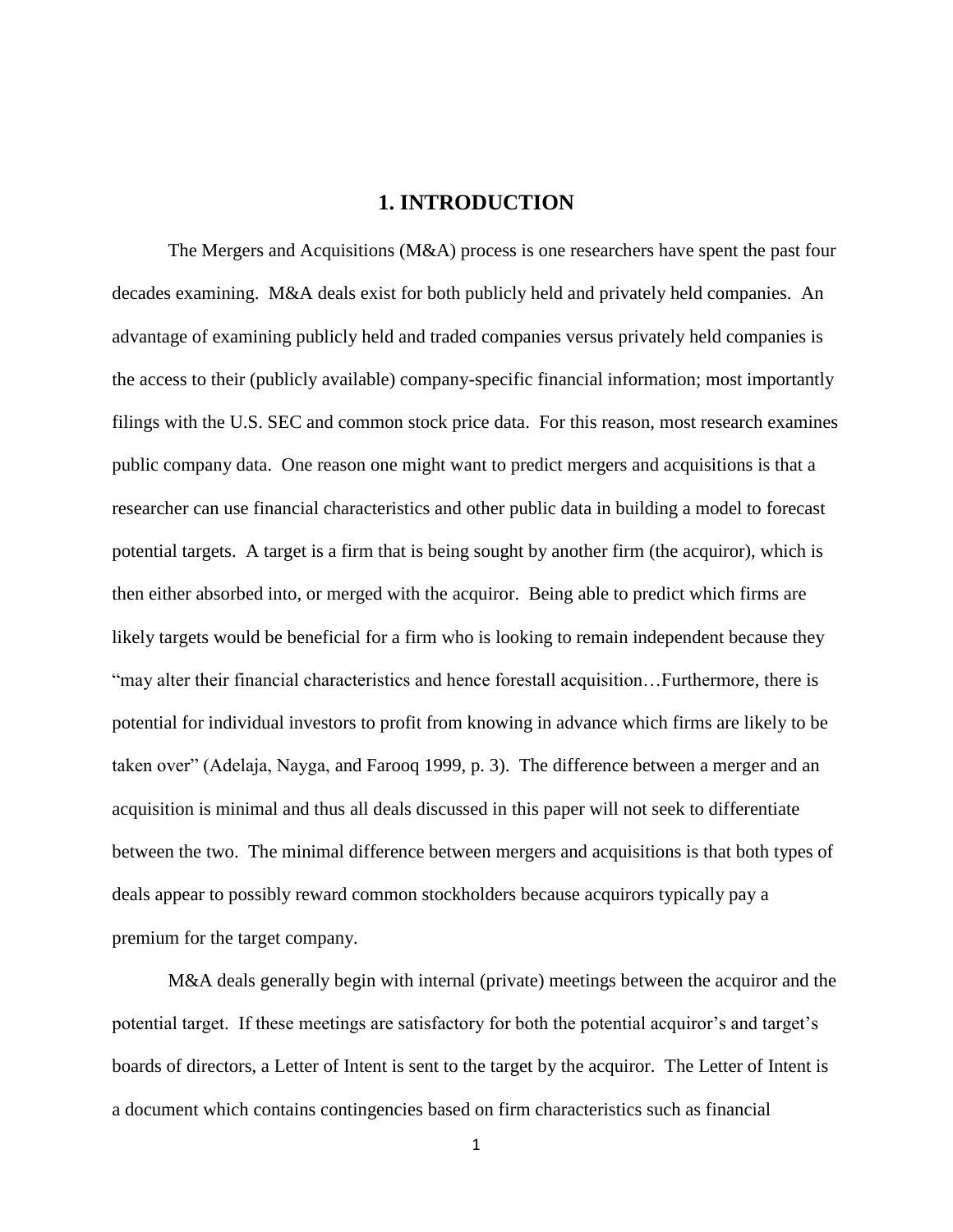statements, annual reports, a general breakdown of the customer base, and a review of capitalization and ownership structure (Paulson 2000). This information can be extremely private, therefore target firms need reasonable assurance that the potential acquiror won't steal their proprietary information. This is accomplished through legal forms which protect their sensitive information, such as a Non-Disclosure Agreement.

If these contingencies are agreed upon, then the two parties will proceed to the next step, the Due Diligence stage. During the Due Diligence stage the target allows the potential acquiror to see specific inner workings of the target's day-to-day operations. This can lead to a potential conflict of interest if the acquiror walks away from (abandons) the deal knowing the inner workings of the target. For that reason the contingencies listed in the Letter of Intent will contain certain non-disclosure clauses regarding proprietary information being passed along from the target to the acquiror.

If the Due Diligence stage proves satisfactory to both parties, they will seek an appropriate financing arrangement. When determining appropriate financing, it is not uncommon for deals to take months or years to be agreed upon (Paulson 2000). After financing has been agreed upon (assuming a publicly held entity), shareholders must vote to approve the deal. If the shareholders do not approve the deal, the acquiror may restructure the terms and again attempt to gain shareholder approval. If shareholders approve and the board of directors of the target firm remains interested in the deal, a friendly takeover may take place. The parties then enter the stage of the agreement where the target's employees (or acquiror's new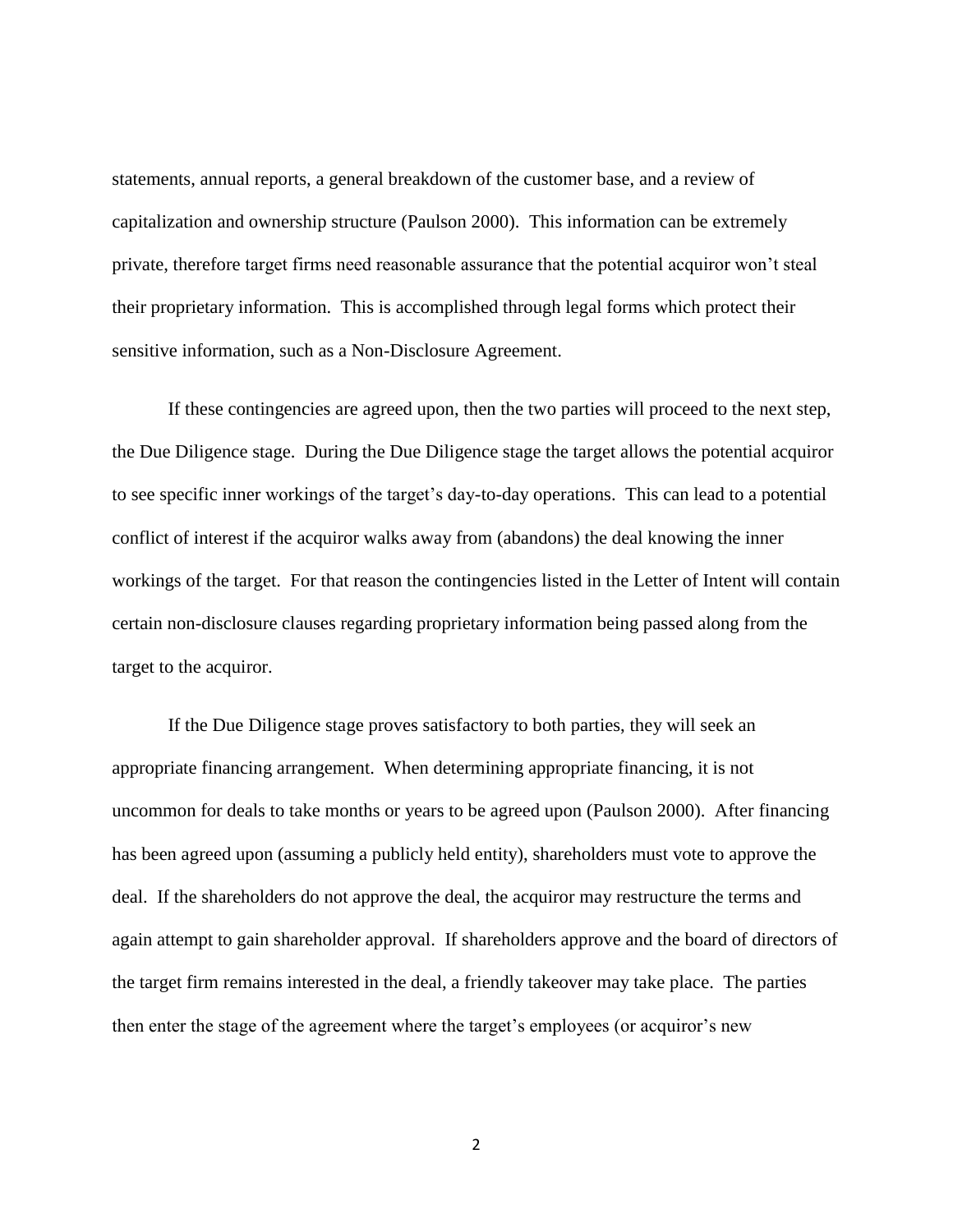employees) guide the acquiror's management by "making sure the acquired company perform[s] up to its purchased expectations" (Paulson 2000).

During the early internal meetings between the target and potential acquiror, the attempt to acquire the target may be viewed by the target's board of directors either positively or negatively. As stated earlier, if an offer is viewed in a positive way by the board of directors, a friendly transaction may take place; however, if the target's board of directors opposes the offer and the acquiror continues to pursue the deal, it becomes a hostile takeover attempt.

Hostile takeovers can assume many forms. One of these is a tender offer (cash tender offers are illegal in the U.S. under the Williams Act). In a tender offer, the acquiring company makes a public offer to the target shareholders at a fixed price above the current market price. If 50% plus one shares are tendered, the deal is successful. The acquiror may also work to attain the support or agreement of a simple majority of the target's shareholders, whereby those shareholders vote out current management and replace it with one that will approve the deal. This is known as a proxy fight. Alternatively, the potential acquiror may purchase shares of the target on the open market so they can appoint a representative to the target's board of directors this is called a creeping tender offer.

Gaining management's initial approval of a proposed acquisition is not the only concern for a potential acquiror; financing is another. M&A transactions are rather large, with an average deal size of \$356M during the first five months of 2011 (Bloomberg 2011 M&A Outlook), and financing may take more than one form. The acquiror may offer cash for shares of the target, an exchange of their common shares for shares of the target, or some combination of cash and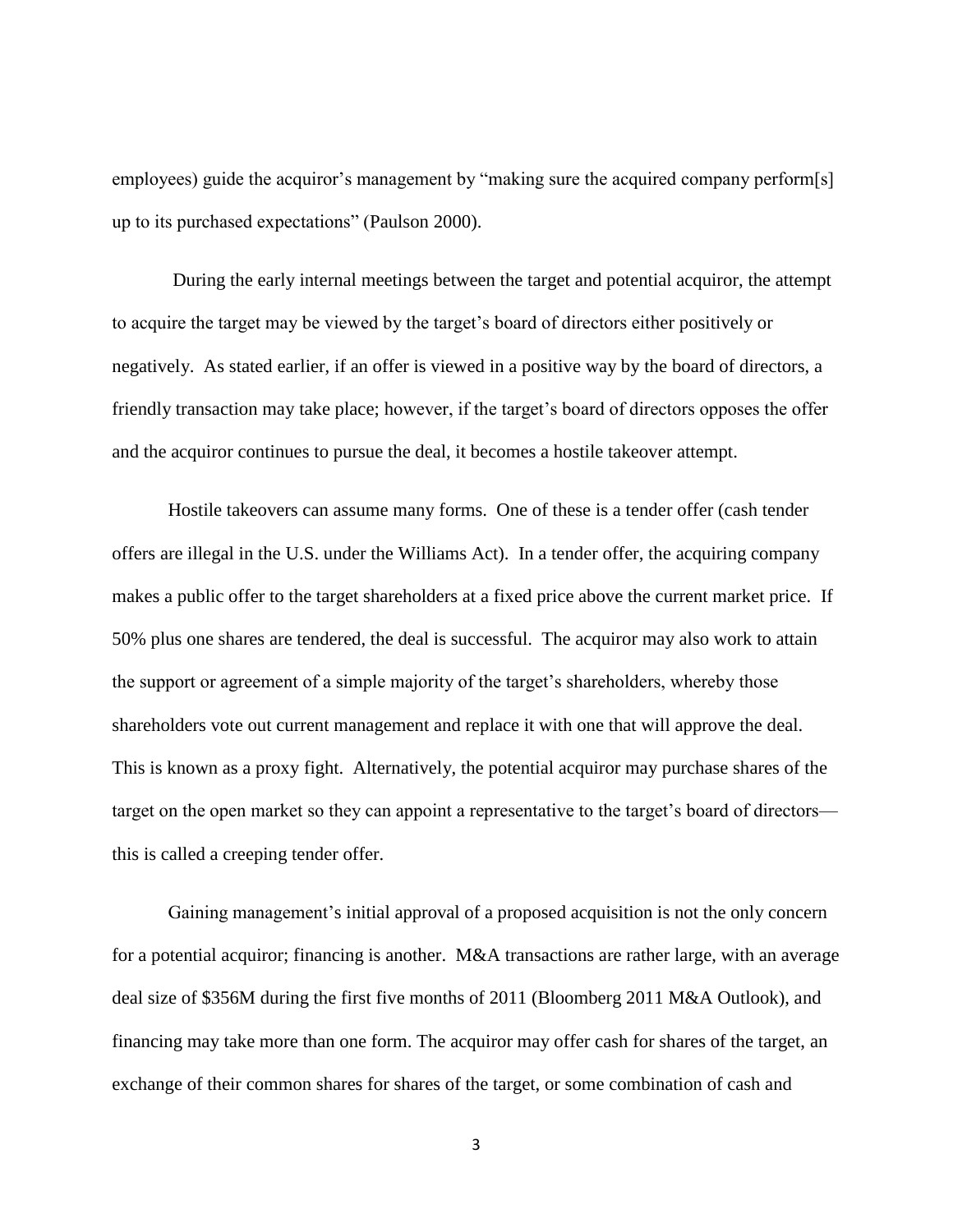stock. In an all-cash deal, the acquiror pays a fixed amount per share of the target's common stock. In all-stock offers, the acquiror agrees to exchange its shares for the stock of the target. According to Van Wyk (2010), the acquiror's stock sees "negative drift in the year following a takeover announcement"  $(p.15)$ . Negative drift means that share prices of acquiring firms has been found to decrease on average after M&A deals have been announced.

The next step of the M&A process is for the acquiring firm to seek majority shareholder approval. Target firms may already have in place different safeguards designed to protect themselves in the event of a hostile takeover attempt. One such measure is simply increasing the proportion of shareholders needed to approve a takeover to a supermajority. Supermajority shareholder approval is a requirement for shareholder approval which is above 50% plus one shares. The purpose is to decrease the likelihood of shareholder approval of a takeover. Another measure the target firm may enact is a poison pill. A poison pill allows all but majority shareholders to buy new shares at a discount—this can greatly increase the purchase price of a target firm, if the target is being sought by an outside acquiror.

In the event the acquiring firm achieves a shareholder majority, a transaction may occur. As discussed earlier, these deals may have rather large stock price movements, which means investors may be able to profit. Investors looking to profit from M&A transactions are usually looking to receive the typical premium, paid by the acquiror, over the target's share price as of the announcement date. To do this, the investor must be holding the target firm in their portfolio when the potential takeover is announced. The majority (45%) of premiums paid by acquirors during 2010 were under 10%, 15% of premiums were in the 10%-25% range, and 30% of deals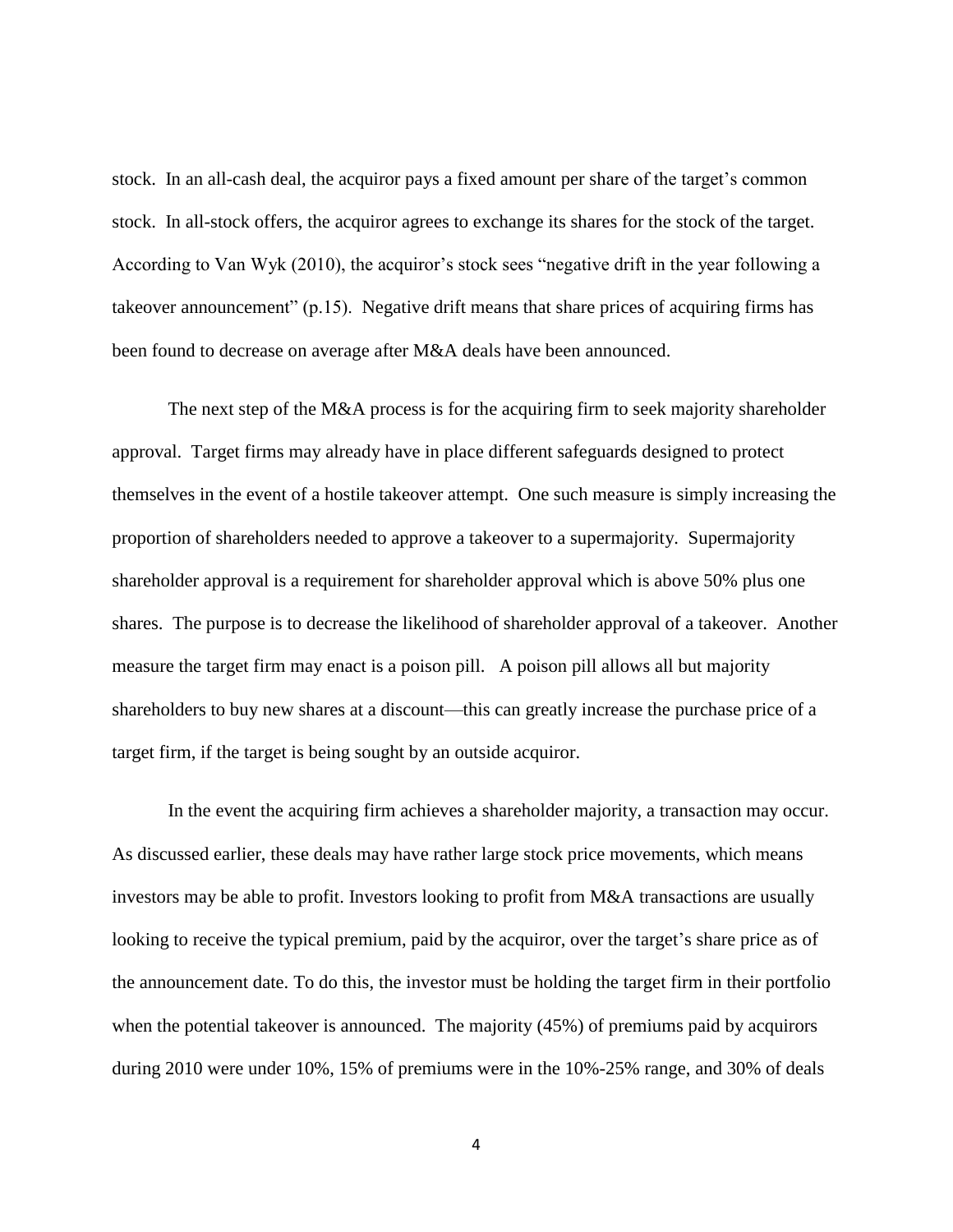resulted in a premium between 25% and 50% (Bloomberg 2011 M&A Outlook). If investors hold just a small number of these target stocks in their portfolio, they may earn returns greater than their benchmark (termed abnormal returns).

This research project attempts to develop a model to predict potential targets. Only a few researchers have built models which produce the desired results. Therefore, the goal of this paper is to design and estimate a model of M&A target identifications which is superior to those found in the existing literature.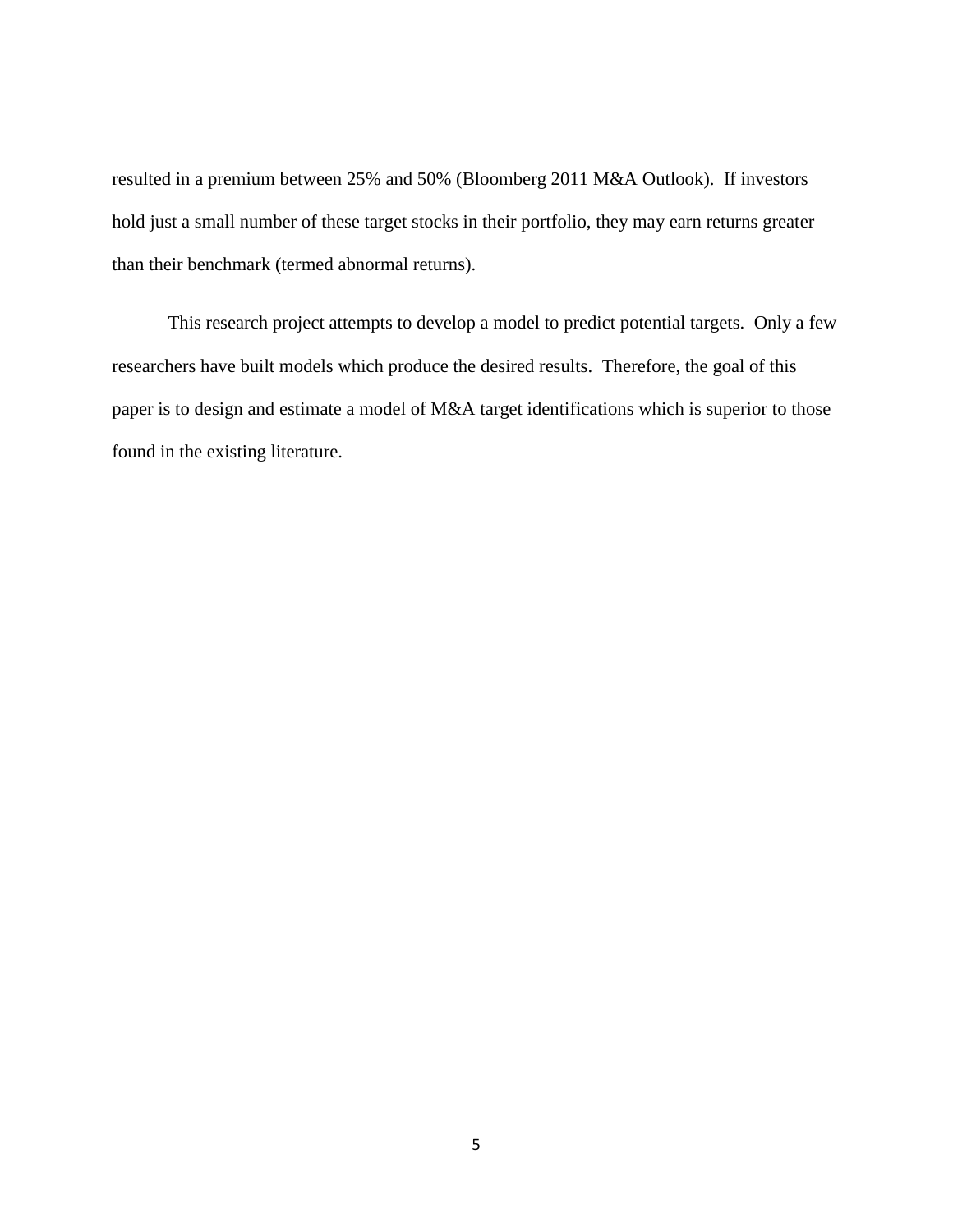## **2. LITERATURE REVIEW**

<span id="page-12-0"></span>Predicting potential targets of an M&A deal using financial characteristics began with the work of Simkowitz and Monroe (1971). Simkowitz and Monroe (1971) find evidence of a difference in financial characteristics between target firms and acquiring firms. Using a multiple discriminant model, they find that targets have smaller market capitalization, lower price-toearnings (P/E) ratios, lower dividend payout ratios, and lower equity growth than that of their acquiring firm counterparts. A potential flaw of multiple discriminant analysis is the underlying assumptions of the model which tend to inflate its predictive ability (Palepu 1986). Multiple discriminant analysis assumes normality of data, uses equal-size (referred to as equal-share) samples of both targets and non-targets (any firm that is not a target), and assumes equality of dispersion matrices. Nevertheless, their study provides a framework for predicting mergers and acquisitions from differences in the target and acquiring firms' financial characteristics.

Stevens (1973) finds evidence contrary to the findings of Simkowitz and Monroe (1971). He finds that liquidity is an important factor differentiating between targets and acquiring firms, but not the dividend payout ratio or P/E ratios. Stevens (1973) uses a model similar to that of Simkowitz and Monroe (1971) which may therefore indicate an inflated predictive ability. The conflicting view of these researchers and others—for example, Castagna and Matolcsy (1976), Belkoui (1978), and Dietrich and Sorenson (1984)—led to the formulation of six hypotheses about mergers and acquisitions. They are: the Inefficient Management Hypothesis, the Growth-Resource Mismatch Hypothesis, the Industry Disturbance Hypothesis, the Firm Size Hypothesis, the Asset Undervaluation Hypothesis, and the Price-to-Earnings (P/E) Hypothesis.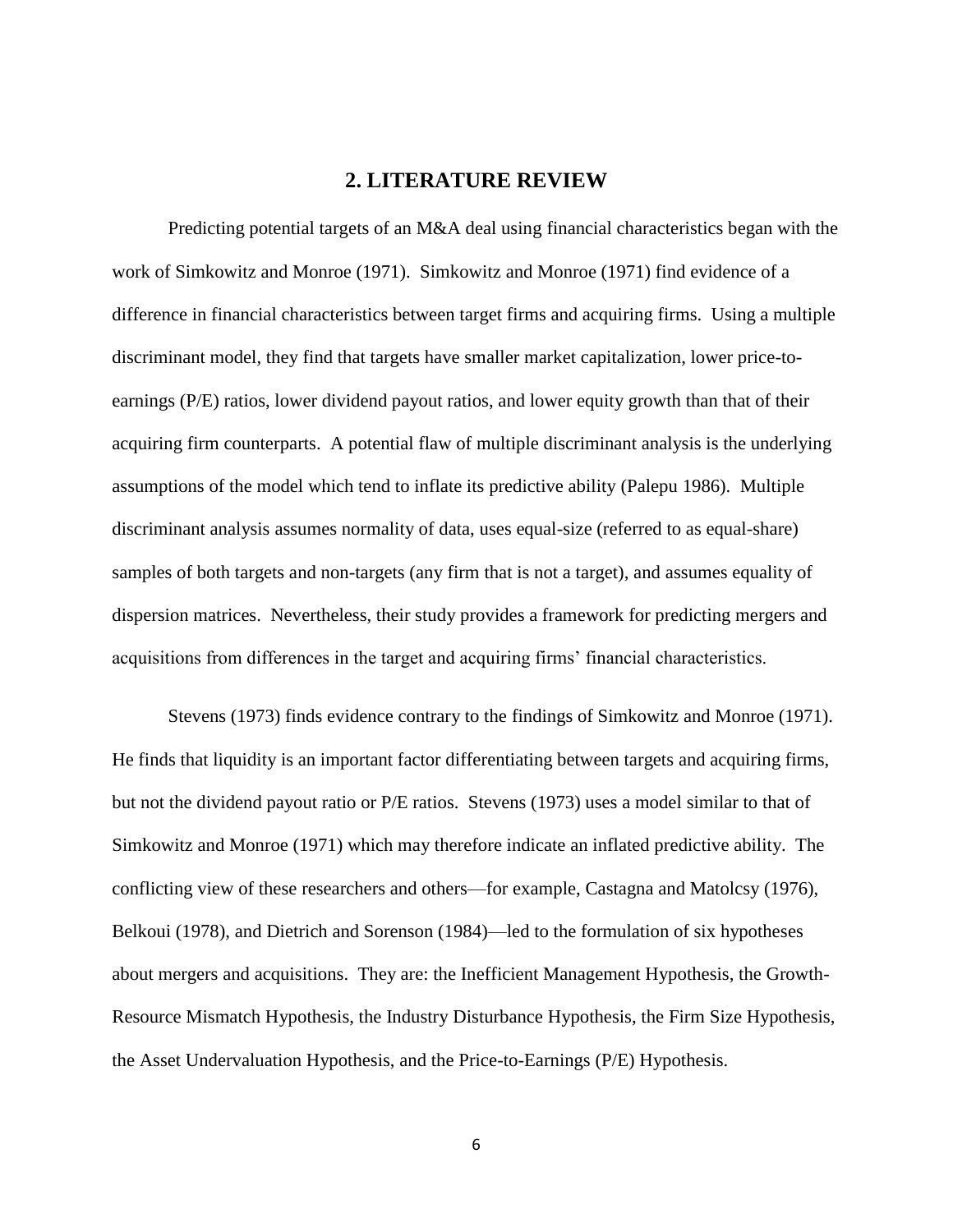The Inefficient Management Hypothesis "is based on the finance theory premise that acquisitions are a mechanism by which managers of a firm who fail to maximize its market value are replaced" (Palepu 1986). Inefficient management has been proxied by a number of variables that are expected to be inversely related to the likelihood of a takeover. These variables relate to profitability, dividends and dividend growth, or average excess stock return. Palepu (1986), Barnes (1999), Adelaja, Nayga, and Farooq (1999), and Cudd and Duggal (2000) find evidence supporting this hypothesis.

The Growth-resource Mismatch Hypothesis is based on the notion that a mismatch between a firm's growth and its financial resources make the firm a likely target. This "implies" that two types of firms are likely targets: low-growth, resource-rich firms and high-growth, resource-poor firms" (Palepu 17). The variables used to proxy this hypothesis are sales growth, liquidity, leverage, and slight variations thereof and are expected to be directly (positively) related to the probability of a takeover. These variables are "commonly put forward in the popular financial press as well as in corporate finance textbooks" (Palepu 17). Palepu (1986), Barnes (1999), Adelaja, Nayga, and Farooq (1999), Cudd and Duggal (2000), Powell (2004), Camerlynck, Ooghe, and Langhe (2005), Baixauli (2009), and Pervan (2010) find evidence supporting this hypothesis.

The Industry Disturbance Hypothesis is based on "economic disturbance theory [which] suggests that acquisitions cluster by industry. A factor that signals the acquisition likelihood of a firm is, therefore, the recent history of acquisitions in its industry" (Palepu 18). This direct influence is proxied by a dummy variable signifying whether or not there has been any M&A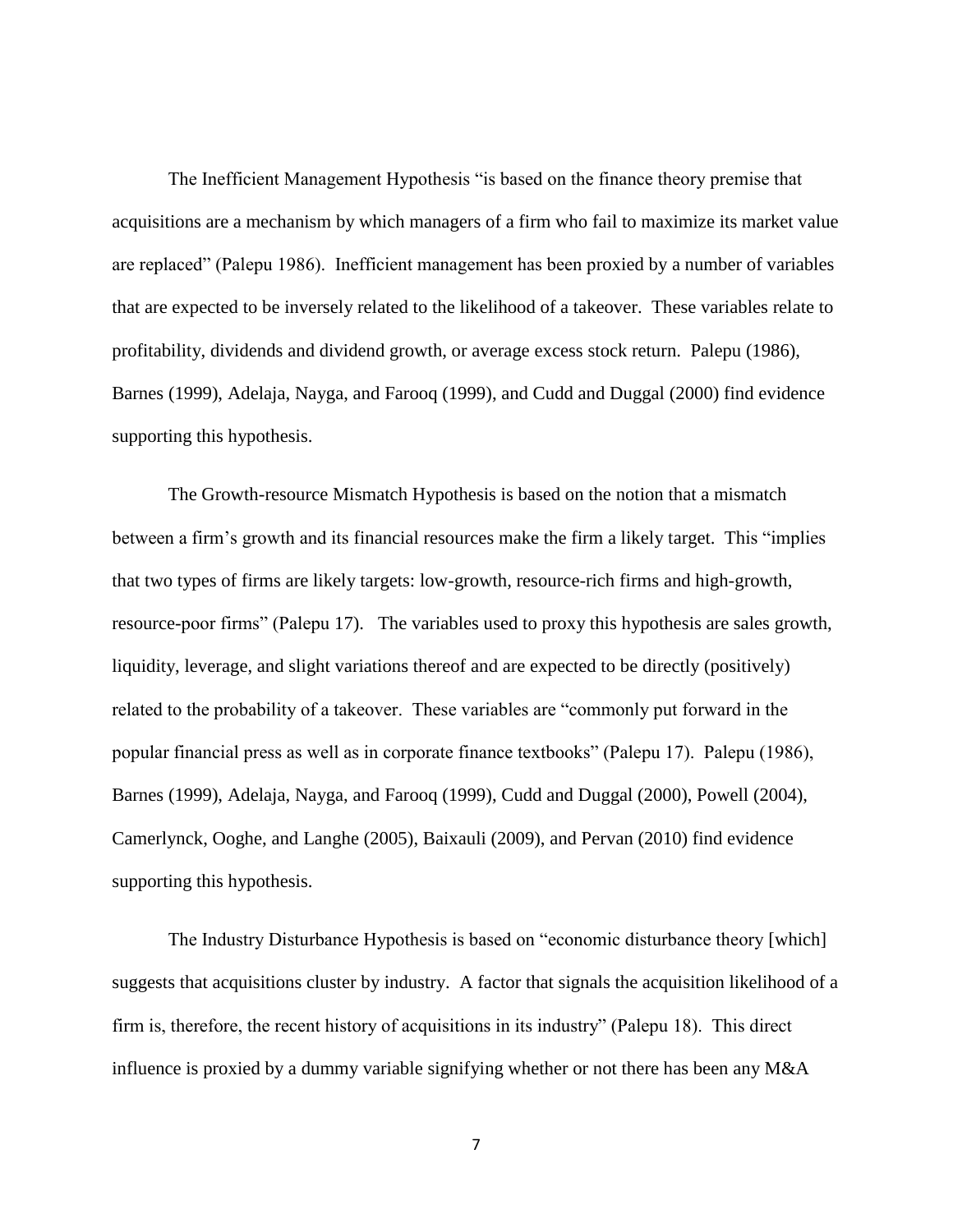activity in the appropriate sector during the previous fiscal year (prior to observation). Palepu (1986) and Cudd and Duggal (2000) find evidence supporting this hypothesis.

The Firm Size Hypothesis proposes that smaller firms are likely to be takeover targets, similar to the findings of Simkowitz and Monroe (1971). This idea is based on the premise that smaller firms have less "transaction cost" associated with being takeovers than larger firms. If a hostile takeover attempt occurs, smaller firms are unlikely to be able to "defend" themselves against a larger acquiror. Palepu (1986), Cudd and Duggal (2000), Alcalde and Espitia (2003), and Pervan (2010) find an inverse relationship between firm size and takeover probability.

The Asset Undervaluation Hypothesis claims that firms with lower market-to-book ratios are more likely to be targets because they are "cheap" relative to their higher market-to-book counterparts. Since market-to-book value is based on accounting principles and not underlying asset prices, this hypothesis seems arbitrary. Baixauli (2009) finds evidence supporting this hypothesis.

The Price-to-Earnings Hypothesis suggests firms with lower P/E ratios are more likely to be acquired than those with higher P/E multiples. Palepu 1986 claims:

―According to the proponents of this hypothesis, bidders with high P/E ratios seek to acquire low P/E firms to realize an 'instantaneous capital gain' because of the belief that the stock market values the earnings of the combination at the higher P/E ratio of the acquiror" (p. 18).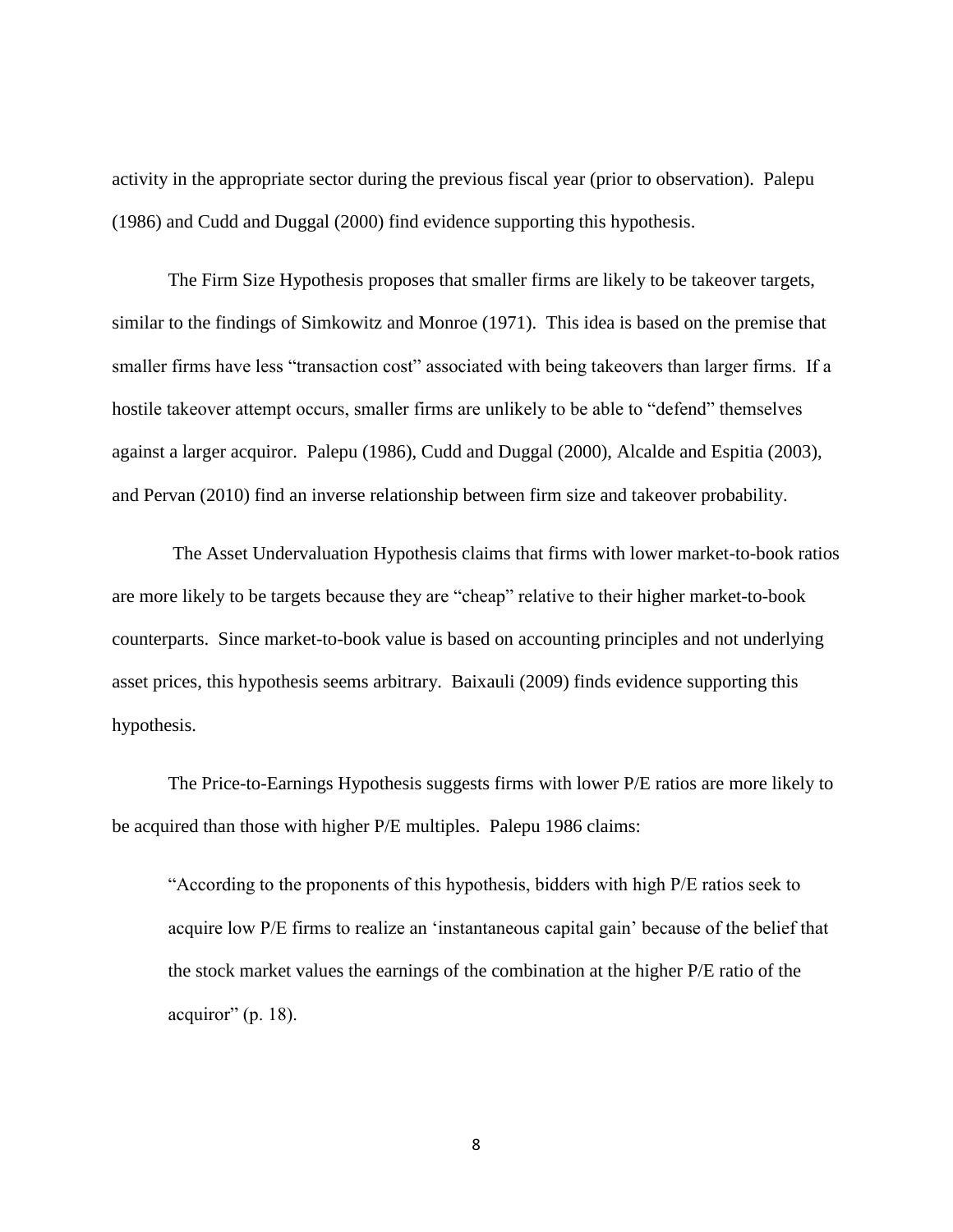This variable, like the Asset Undervaluation Hypothesis, also suggests that firms with lower P/E ratios are "undervalued" compared to their higher P/E ratio counterparts, possibly fueling a "bargain" takeover process.

These six hypotheses were examined jointly by Palepu (1986). Palepu (1986) corrects the methodology of past researchers, such as Stevens (1973), by using modeling techniques which incorporate more robust assumptions allowing the model to be less biased in its predictive ability. He uses a logit model, which can handle more robust (non-normal) data, rather than a binary model (such as multiple discriminant analysis). He also uses non-equal share samples, which further reduces bias in his modeling technique. The use of a logit model requires an optimal cut-off probability be assumed, developed, and chosen (because a logit model estimates a potential target's probability of being acquired, not a yes/no (0, 1) decision.) The determination of an optimal cut-off probability is critical in decision-making because a lower cut-off can potentially misclassify too many non-target firms as potential targets, and could possibly erase any potential abnormal returns (assuming equal weightings of potential targets in the portfolio). In contrast, too high a cut-off probability will potentially misclassify target firms as non-targets, producing a portfolio with too few securities to be well-diversified. The performance of a poorly diversified portfolio is too dependent on the performance of each security in it.

Palepu's (1986) model has a target predictive ability of 80% and a non-target predictive ability of  $45\%$ . According to him, "the strategy of investing in the 625 [out of the possible 1,117] firms identified by the model to be potential targets is found to result in statistically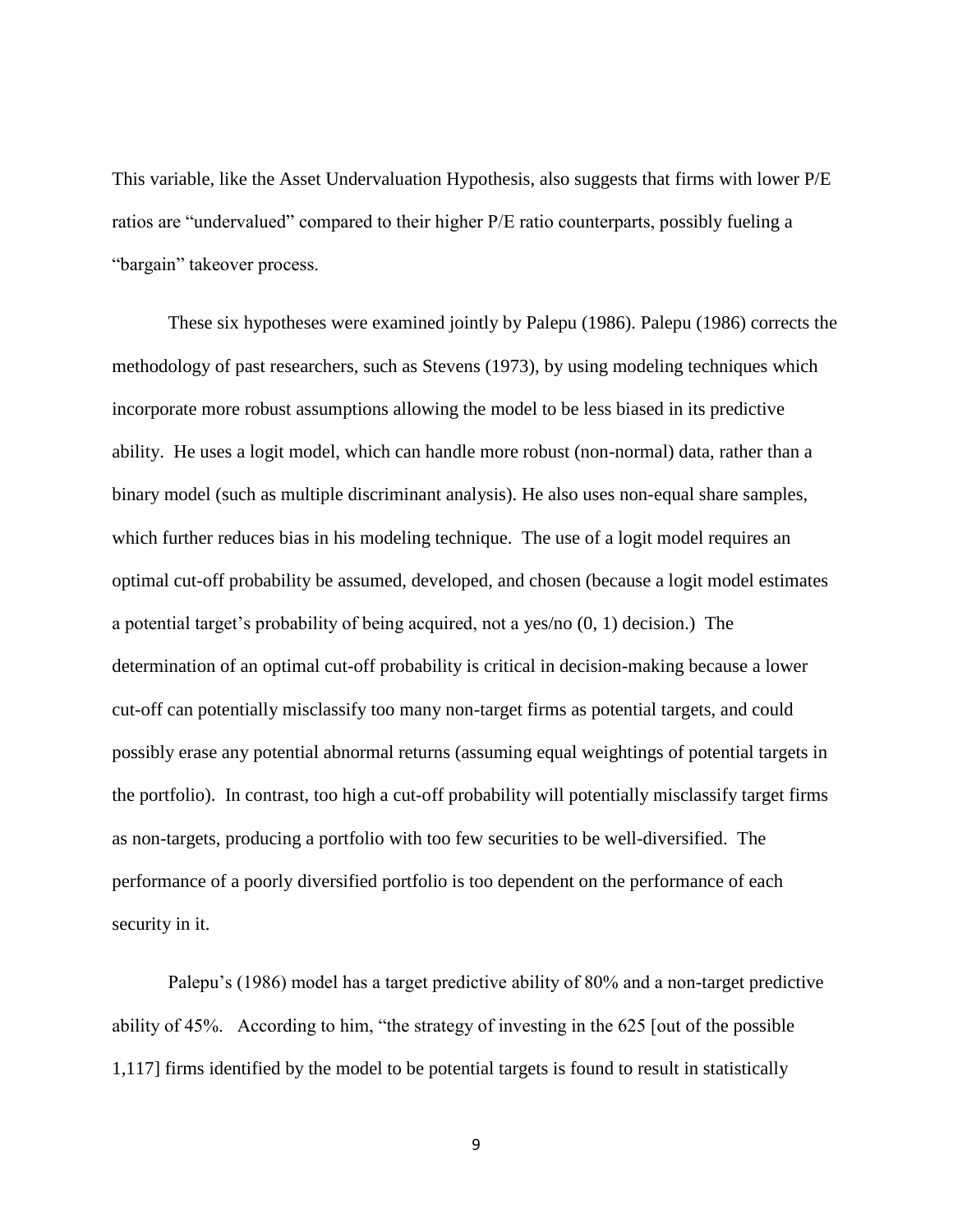insignificant excess returns" (p. 32). He did, however, find support for four of the six academic hypotheses—Inefficient Management Hypothesis, Growth-resource Mismatch Hypothesis, Industry Disturbance Hypothesis, and Size Hypothesis.

Barnes (1999) develops a new way to determine the optimal cut-off probability—sorting financial characteristics data by sector. He suggests that Palepu's (1986) "criterion of error minimization is inappropriate if out-performance of the market is the objective."  $(p. 297)$  In its place, he uses a "profit-maximization criteria" which, alas, does not yield positive abnormal returns nor increase his model's predictive power relative to Palepu's (1986). Barnes (1999) also uses what he calls industry-adjusted data. These are financial data which are normalized by sector or industry. Normalizing the data accounts for industry-specific dispersions. One takes the observed value for a firm, subtracts the industry mean and divides by the industry standard deviation (this is also referred to as an industry-relative ratio). While not producing positive abnormal investment returns, Barnes' models "perform better than chance" (p. 283). Cudd and Duggal (2000) verify the ability of industry-relative ratios to "convey significant additional information" (p. 117).

Adelaja, Nayga, and Farooq (1999) create a prediction model based on non-financial as well as financial characteristics. They find evidence supporting five of their non-financial characteristic hypotheses: the Control Hypothesis, the Attitude Hypothesis, the Previous Bids Hypothesis, the Litigation Hypothesis, and the Other Hypothesis. They explain their hypotheses as follows:

The Control Hypothesis suggests that there is a relationship between the degree of control officers have over the board and the probability of actual takeover occurring.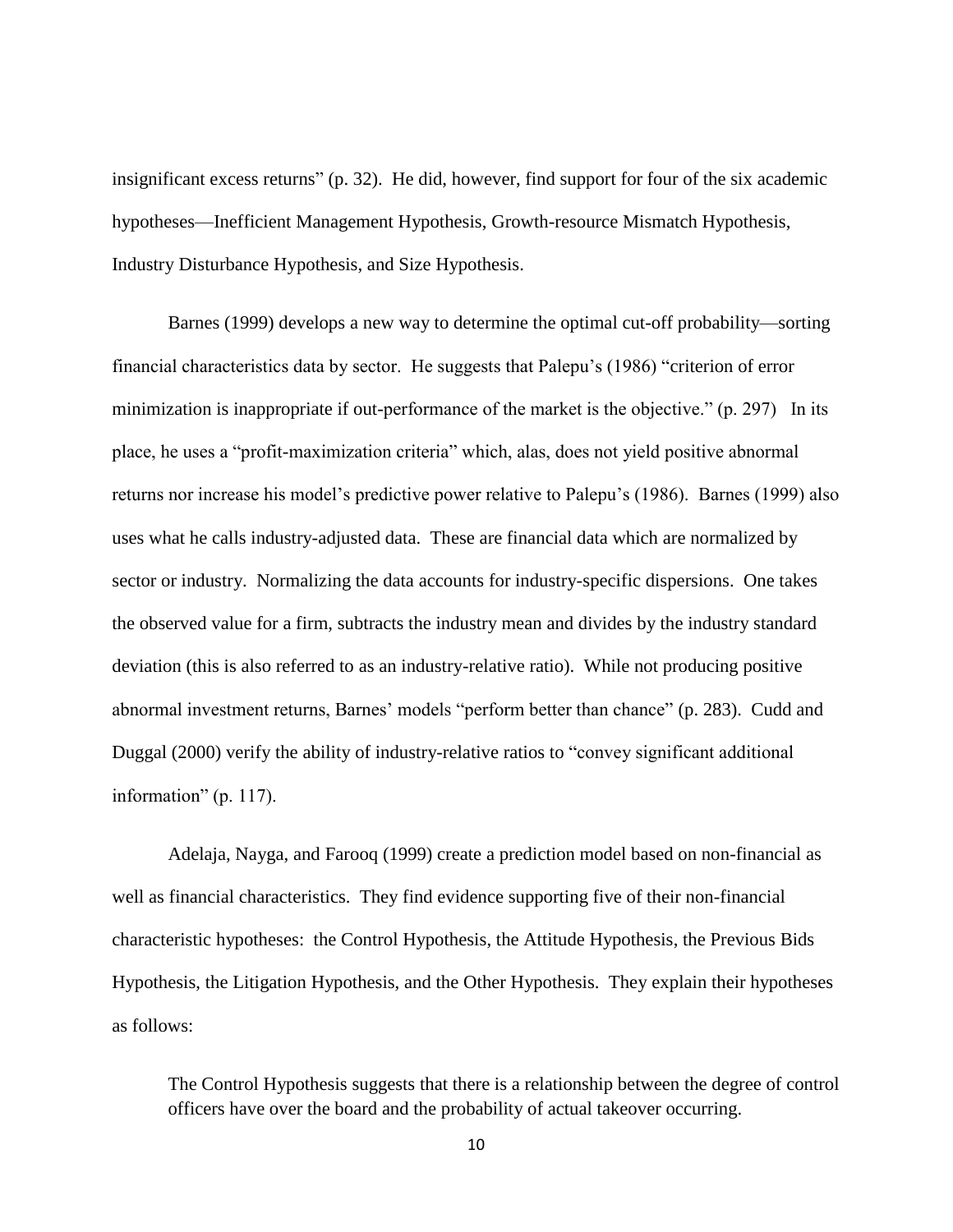The Attitude Hypothesis suggests a positive relationship between a friendly takeover attempt and the likelihood of firm being merged or acquired.

The Previous Bids Hypothesis suggests that the number of previous bids is positively related to the likelihood of being taken over.

The Litigation Hypothesis brings in the dimension of legal issues arising in a takeover. It is hypothesized that an inverse relationship exists between the presence of litigation and the likelihood of a targeted firm being taken over.

The Other Hypothesis suggests an inverse relationship between the existence of other ongoing acquisition plans by the target or bidder (Other) and the likelihood of a targeted firm being taken over. (Adelaja, Nayga, and Farooq (1999), pgs. 9-11)

With proxies for these hypotheses, their model has a predictive accuracy of 62.9%, which is less than their financial characteristic model, which has 74.5% accuracy. This suggests the need for a model inclusive of both financial and non-financial characteristics.

Powell (2004) attempts to determine the appropriate method for estimating an optimal cut-off probability. He adds another non-financial variable: whether the proposed takeover is hostile or friendly. He claims that "multinomial (multiple variables) models generate significant and positive buy-and-hold abnormal returns when a strategy of predicting hostile targets only is adopted" (p.63). While admitting that his model misclassifies large numbers of non-targets as hostile targets, he argues "hostile multinomial portfolio reveals that while hostile targets correctly predicted by the model generate large positive abnormal returns, firms misclassified as hostile targets also earn positive abnormal returns"  $(p.63)$ . He explains further that "hostile" targets…are larger in size, so the multinomial model, by design, ‗filters out' firms that are more likely to be in financial distress, giving rise to a portfolio with positive abnormal returns"  $(p.63)$ .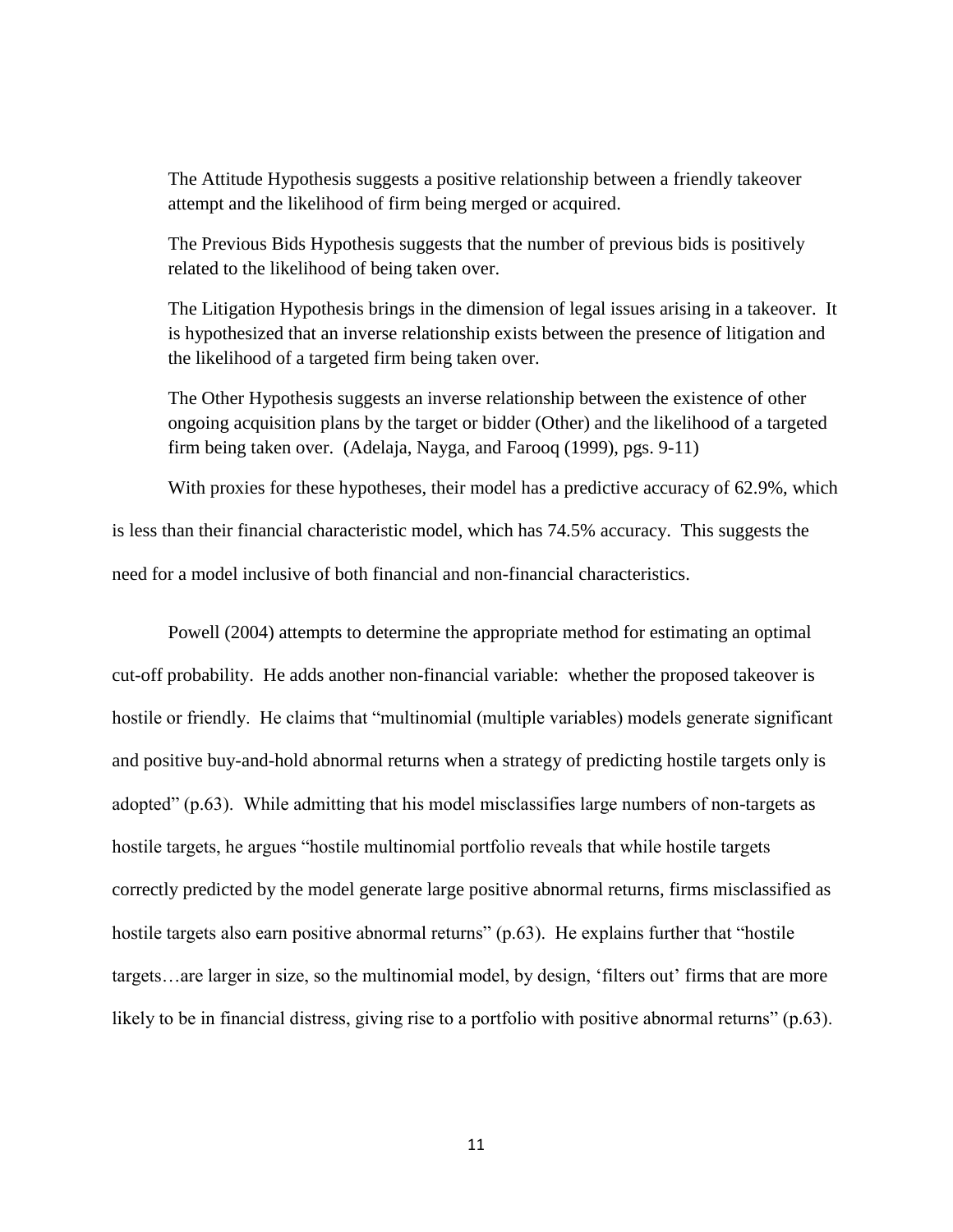The insight provided by Palepu (1986), Barnes (1999), Adelaja, Nayga, and Farooq (1999), and Powell (2004) have shaped the prediction literature to be more accurate, less biased, and inclusive of non-financial data. The goal of this paper is to develop a model that incorporates parts from each of these prior studies and to estimate that model using the logit specifications and more recent available data.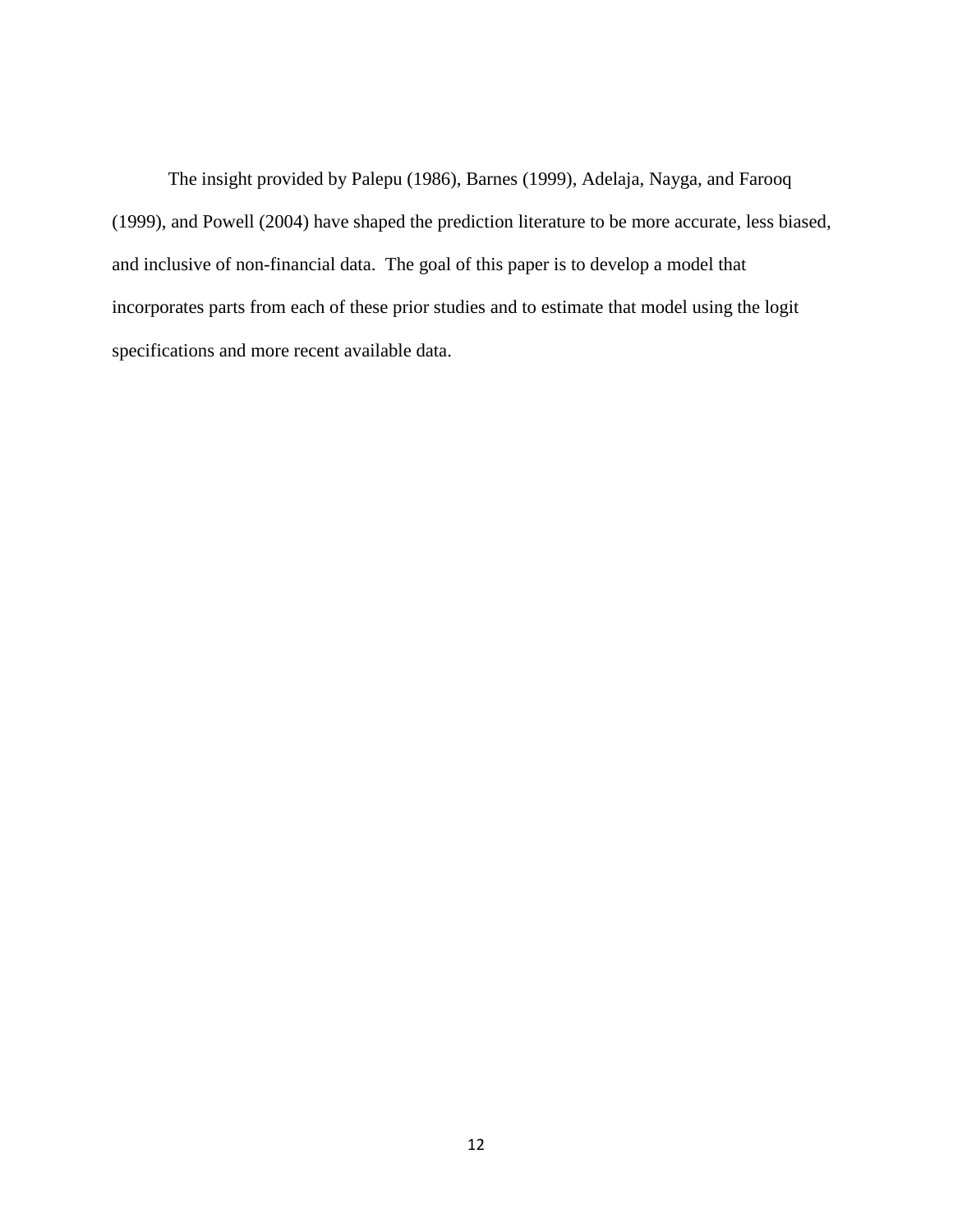# **3. DATA AND METHODS**

#### 3.1 Target Firm Data

<span id="page-19-1"></span><span id="page-19-0"></span>Target firm data was collected from the SDC database for the time period January 3, 2000 through December 31, 2007. There were 82,617 target firms found during that time period. Of those target firms found, 7,267 had all of the available data needed to create the variables used in this study. A target is defined as a firm that was merged into or acquired by another firm or attempted to be merged or acquired within a particular year. It is very common for a target firm to have multiple observations as a non-target in prior years, but only be considered a target in the year it was acquired or attempted to be acquired. Figure 1 shows the number of targets in each year of the period studied. The smaller bars in Figure 1 indicate the number of firms for which the merger or acquisition attempt was successful. Figure 1 shows that there was very heavy M&A activity during the initial years of the period studied. A decline in M&A activity took place after 2000-2002 and M&A activity became more stable. Figure 1 indicates that a very low percentage of target firms are successfully acquired.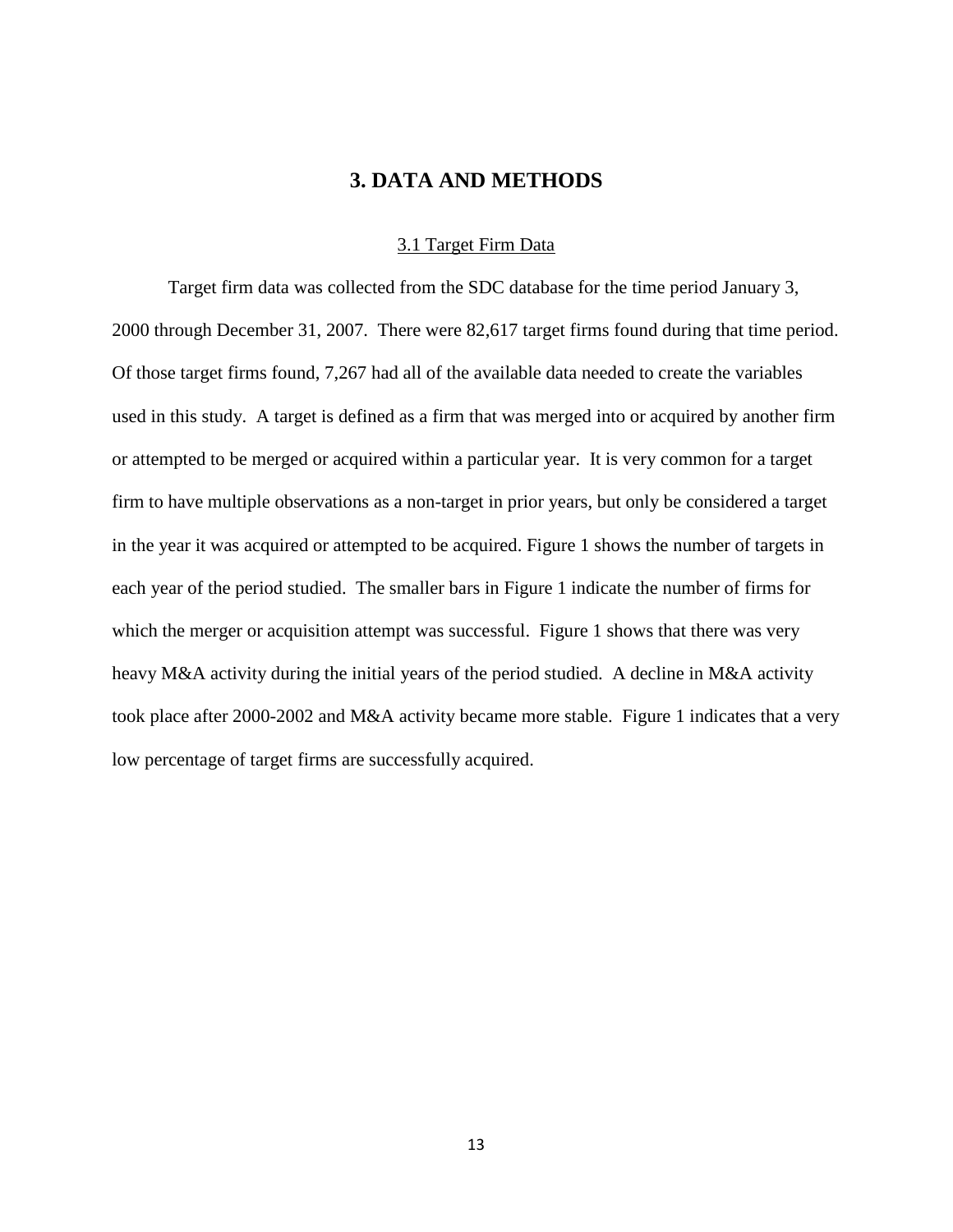

Figure 1: Total Targets for Time Frame (1/3/00 – 12/31/07)

# 3.2 Non-Target Firm Data and Variable Specifications

<span id="page-20-0"></span>The non-target data was collected from the WRDS database. 91,763 non-target firm observations were collected and of those there were 52,343 which had all of the necessary information available for the variables used in this study. The variables used in this study are described below in Table 1.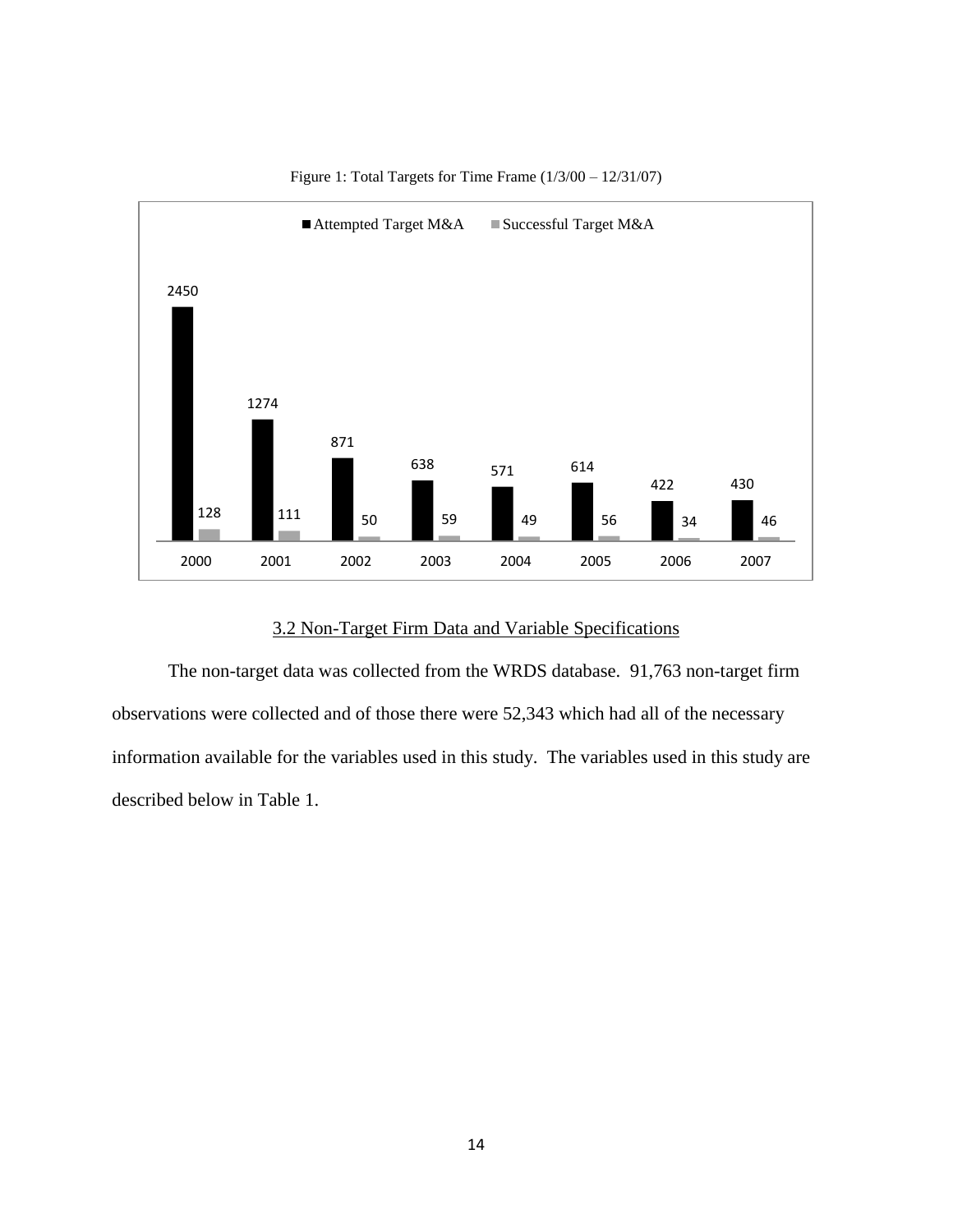<span id="page-21-0"></span>

| Variables             | Description                                                |  |  |
|-----------------------|------------------------------------------------------------|--|--|
| Return on Equity      | Net Income / Common Equity                                 |  |  |
| Growth-Resource Dummy | 1 if firm has low growth-high liquidity-low leverage, or   |  |  |
|                       | high growth-low liquidity-high leverage, 0 if otherwise    |  |  |
| Leverage              | Net Debt / Common Equity                                   |  |  |
| Liquidity             | <b>Current Assets / Current Liabilities</b>                |  |  |
| <b>Industry Dummy</b> | 1 if takeover attempt occurred in prior year sector, 0 if  |  |  |
|                       | otherwise                                                  |  |  |
| <b>Size</b>           | <b>Total Assets</b>                                        |  |  |
| Market-To-Book        | Market Value (4 weeks prior to announcement) / Book        |  |  |
|                       | Value                                                      |  |  |
| Price-To-Earnings     | Share price (4 weeks) prior to announcement / Earnings per |  |  |
|                       | <b>Share</b>                                               |  |  |

Table 1: Description of Variables

\*Note: all balance sheet and income statement items cover the last twelve months

Following Palepu (1986), the Growth-Resource Dummy is 1 for "low-growth, resource-rich firms and high-growth, resource-poor firms" and 0 otherwise. Palepu (1986) defines high growth as five-year average revenue growth rate greater than the industry mean. The Growth-Resource Dummy in this study defines high growth as return on equity greater than the industry mean. This is an upward biased measure due to the ability of a company to payout some of its net income. Two companies with the same return on equity may be growing differently due to the company's retention ratio (percent of net income retained). The Liquidity, Size, Industry Dummy, Market-to-Book Ratio, and Price-to-Earnings variables follow Palepu (1986) as noted in Table 1. The Leverage variable used in this study is defined slightly differently from Palepu's (1986) total debt-to-equity ratio. The Industry Dummy variable "...suggests that acquisitions cluster by industry‖ (Palepu 18). This variable takes a value of 1 when a particular industry had M&A activity during the previous year.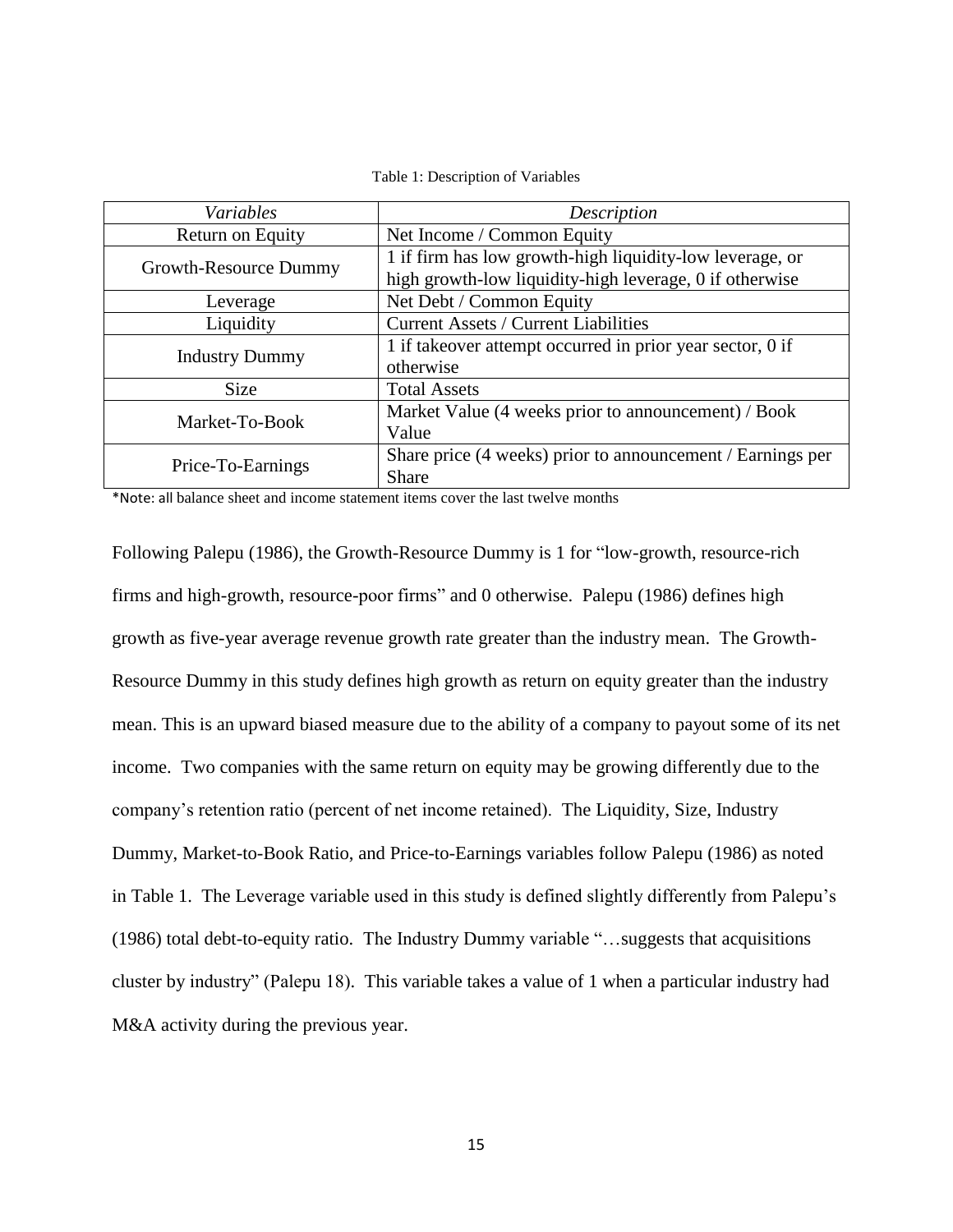#### 3.3 Target and Acquiror Fims

<span id="page-22-0"></span>The data in Table 2 display the respective means of target and acquiror firms for the explanatory variables. Data for the 7,267 target and 7,267 acquiror firms was gathered from the SDC Database.

<span id="page-22-1"></span>

|                                     | Target   | Acquiror |  |
|-------------------------------------|----------|----------|--|
| Return on Equity                    | $-0.494$ | 0.099    |  |
| <b>Liquidity (Current Ratio)</b>    | 3.138    | 3.087    |  |
| Leverage (Net Debt/Common<br>Equity | 1.358    | 0.124    |  |
| Size (Total Assets)                 | 4160.127 | 5625.237 |  |
| Market-to-Book Ratio                | 5.510    | 3050.88  |  |
| Price-to-Earnings Ratio             | 16.313   | 40.566   |  |
|                                     |          |          |  |

Table 2: Target's Versus Acquirors

The differences between the target return on equity and acquiror return on equity mean values for the independent variables suggest target firms performed worse (lower ROE) than acquirers. This is in agreement with the Inefficient Management Hypothesis which states "managers of a firm who fail to maximize its market value are replaced" (Palepu p. 16). This finding confirms the work of Palepu (1986), Barnes (1999), Adelaja, Nayga, and Farooq (1999), and Cudd and Duggal (2000).

The minimal difference between target liquidity and acquiror liquidity suggests that targets have a current ratio similar to those of their non-target counterparts. The liquidity proxy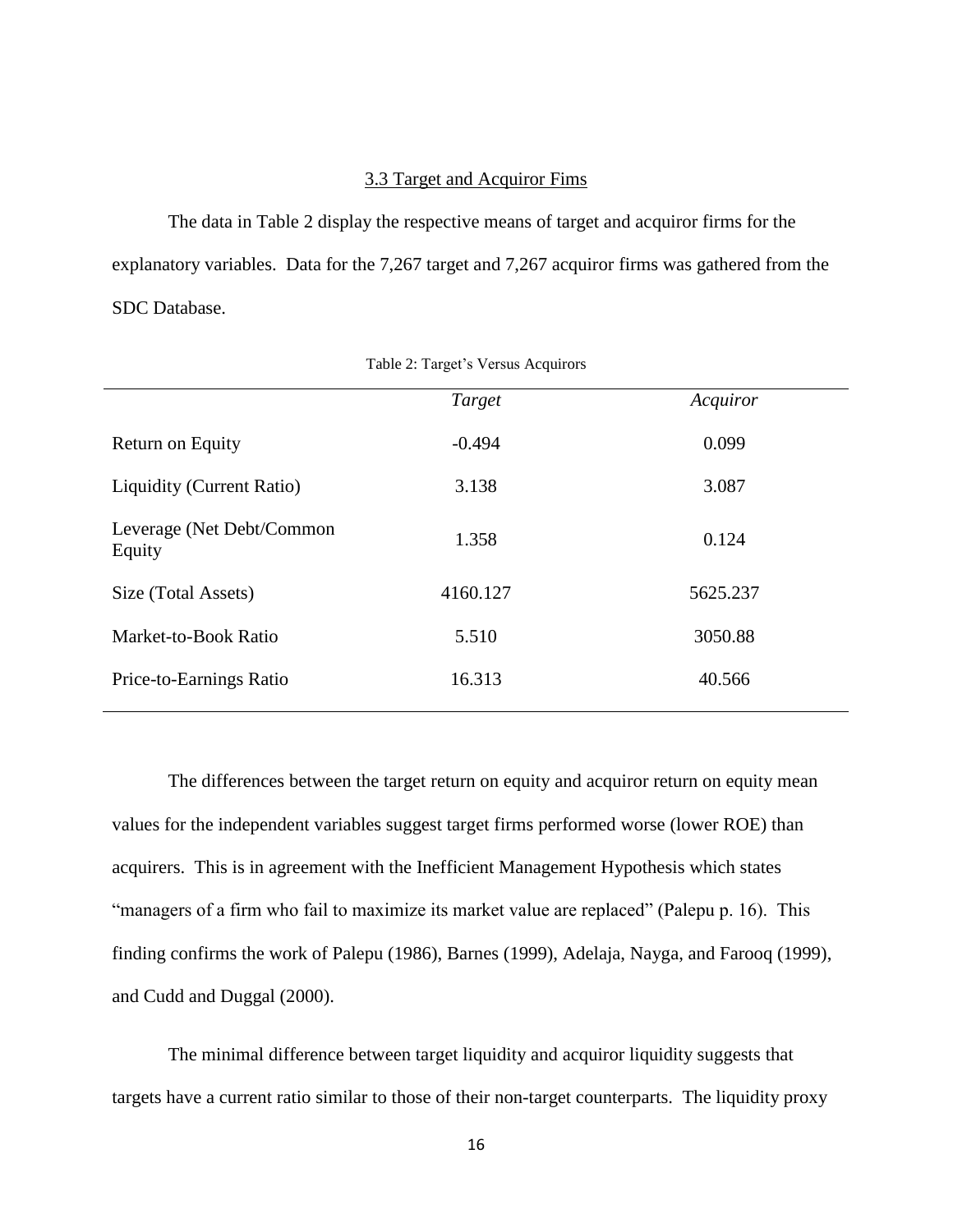is a component of the GRDummy variable which "implies that two types of firms are likely targets: low-growth, resource-rich firms and high-growth, resource-poor firms" (Palepu p. 17). The targets found in this study appear to be resource-rich firms.

The difference between mean target leverage (LEV) and mean acquiror leverage shows that acquirors had on average only twelve cents of debt per dollar of equity compared to targets which was more than ten times that amount. The leverage difference shown in Table 2 may have been a function of what took place during the turn of the  $21<sup>st</sup>$  century—the credit crisis. The relaxed federal regulation of commercial banks paired with artificially low interest rates created a loose credit environment. This in turn could explain the higher return on equity for targets which were able to lever up returns. Since this study ends in fiscal year 2007, the whole picture cannot be seen as the Great Recession began in the early parts of 2008.

The mean size differential between targets and acquirors confirms the Firm Size Hypothesis, which claims that smaller firms are more likely to be takeover targets. This is similar to the findings of Simkowitz and Monroe (1971) and in-line with the findings of Palepu (1986), Cudd and Duggal (2000), Alcalde and Espitia (2003), and Pervan (2010).

The differences between the target and acquiror market-to-book ratios (MTB) offers support for the Asset Undervaluation Hypothesis which claims firms with lower market-to-book ratios are considered cheap compared to their high market-to-book counterparts. This supports the findings of Baixauli (2009). The reason the average acquiror market-to-book ratio is significantly higher than the target average is from eight acquirors having MTB ratios over one million.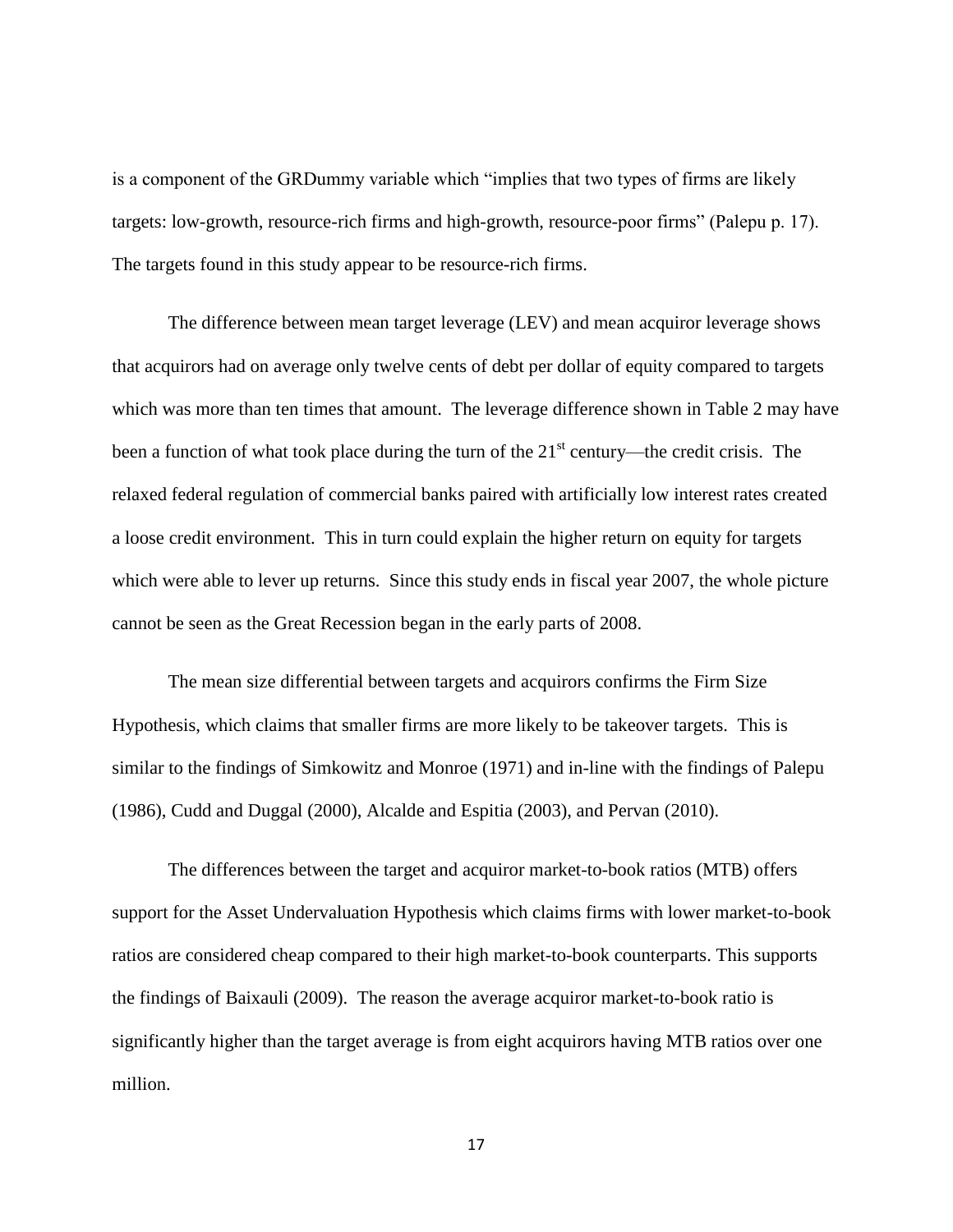Finally, the lower target mean price-to-earnings ratio compared to acquiror price-toearnings ratio is in-line with the Price-to-Earnings Hypothesis which posits firms with lower P/E multiples are more likely to be acquired than those with higher P/E multiples.

#### 3.4 Model Specifications and Observation Normalization

<span id="page-24-0"></span>The logistic regression tests are conducted for three different samples of the available data. The first test is the Control Model, analogous to Palepu's (1986) model in explanatory variables used and analogous to Barnes (1999) in terms of the method used to transform the data. The data was transformed by a process called normalization. For the estimated models, all data were normalized by industry. To normalize a variable means the following:

$$
\frac{X-\mu}{\sigma}
$$

Where X is the observed value found in the population,  $\mu$  is the industry mean for that particular variable, and σ is the industry standard deviation for a particular variable. The minimum and maximum values for normalized data can be construed as how many standard deviations that value was above or below the industry mean.

The first test excludes observations in which any variables have a negative value (before normalization). The Semi-Relaxed (second) Model replaces the Price-to-Earnings variable with Net Income and includes observations in which Net Income is either positive or negative (before normalization). The Relaxed (third) Model replaces the Net Income variable in place of the Price-to-Earnings variable and includes all observations. Since the Semi-Relaxed and Relaxed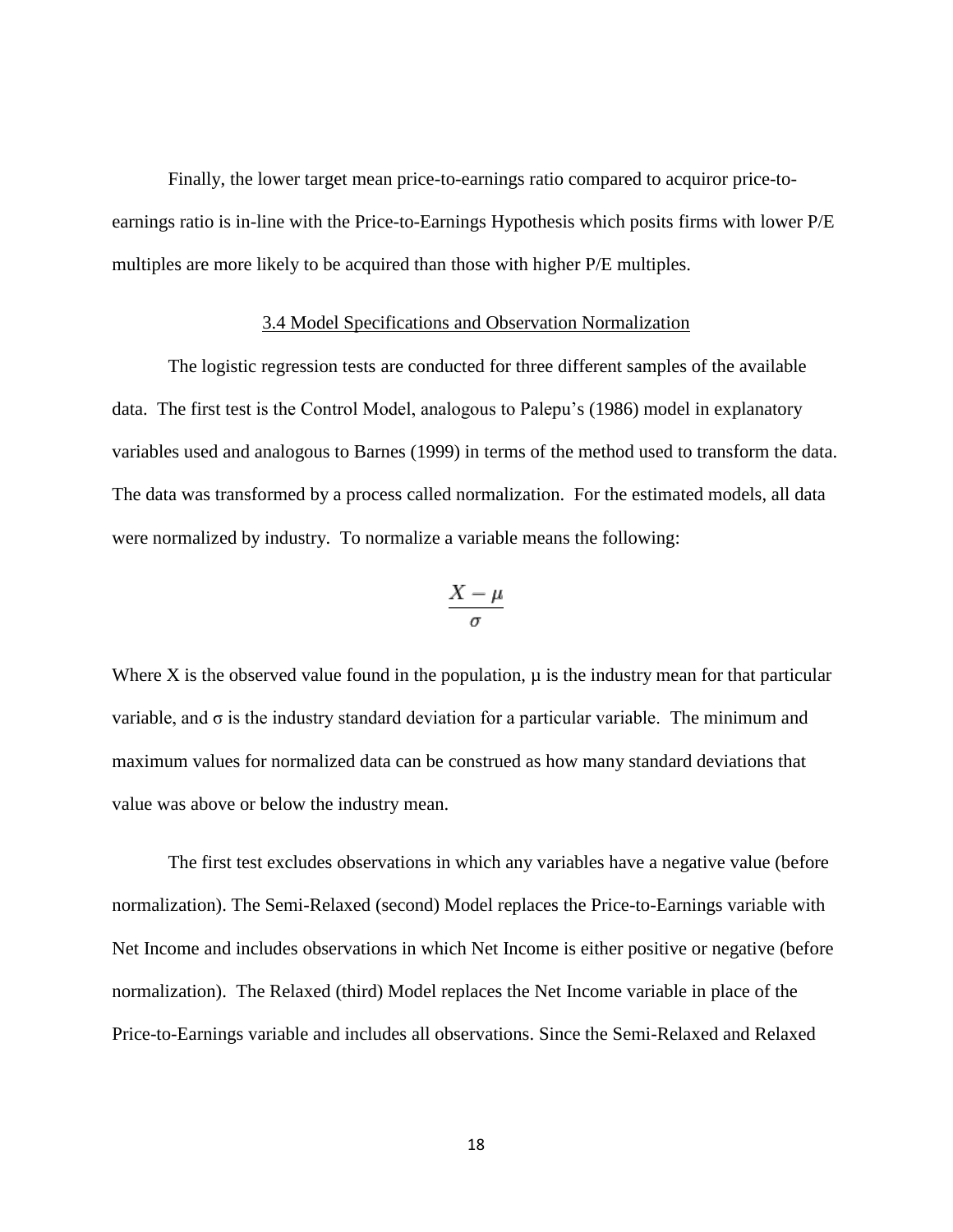Models include the Net Income variable with negative observations, the Return on Equity (Net Income / Common Equity) variable will also have negative observations.

# 3.5 Expectations of Estimated Models

<span id="page-25-0"></span>The expectations for parameter estimates based on the six hypotheses (described earlier) are listed in Table 3. These are identical to Palepu's (1986) expectations.

<span id="page-25-2"></span><span id="page-25-1"></span>

| <b>Hypothesis</b>             | <b>Variable</b>                     | <b>Parameter</b><br><b>Expected</b><br><b>Sign</b> |
|-------------------------------|-------------------------------------|----------------------------------------------------|
| <b>Inefficient Management</b> | Return on Equity (ROE)              |                                                    |
| Growth-Resource<br>Mismatch   | <b>GRDUMMY</b><br><b>LIQ</b><br>LEV | $^{+}$                                             |
| <b>Industry Disturbance</b>   | <b>IDUMMY</b>                       |                                                    |
| Firm Size                     | <b>SIZE</b>                         |                                                    |
| <b>Asset Undervaluation</b>   | <b>MTB</b>                          |                                                    |
| Price-to-Earnings             | PЕ                                  |                                                    |

|  | Table 3: Expectations of Test Results |
|--|---------------------------------------|
|--|---------------------------------------|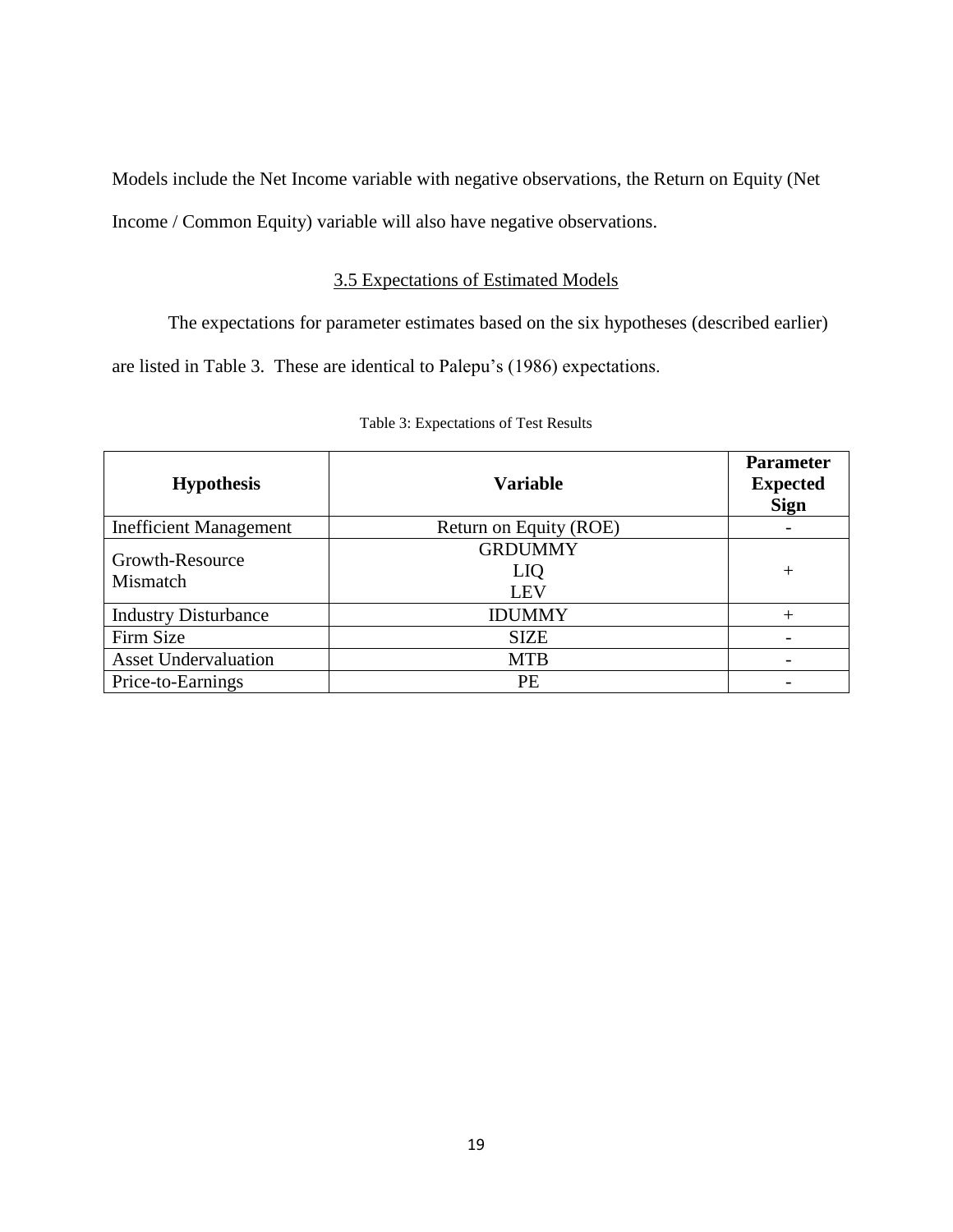# **4. RESULTS AND DISCUSSION**

## 4.1 Control Model Summary

<span id="page-26-0"></span>Summary statistics for the target data (normalized) used in the Control Model are found below in Table 4. Summary statistics for the non-target data (normalized) used in the Control Model are found in Table 5.

<span id="page-26-1"></span>

| Variables             | Mean                   | Std. Dev. | <b>Minimum</b> | <b>Maximum</b> |
|-----------------------|------------------------|-----------|----------------|----------------|
|                       |                        |           |                |                |
| Return on Equity      | .079                   | 3.357     | $-2.048$       | 152.906        |
| Liquidity             | .280                   | 2.318     | $-9.841$       | 99.195         |
| Leverage              | $-.083$                | .877      | $-2.721$       | 24.073         |
| <b>Size</b>           | .520                   | 4.184     | $-1.126$       | 139.160        |
| Market-To-Book        | .024                   | 1.026     | $-1.639$       | 24.198         |
| Price-To-Earnings     | .035                   | 1.855     | $-2.350$       | 107.702        |
| <b>Industry Dummy</b> | .775                   | .418      | 0              |                |
| Growth-Resource Dummy | .335                   | .472      | 0              |                |
|                       | Observations = $4,896$ |           |                |                |

Table 4: Target Summary Statistics for the Control Model

Table 5: Non-target Summary Statistics for the Control Model

<span id="page-26-2"></span>

| Variables             | Mean                    | Std. Dev. | Minimum   | <i>Maximum</i> |  |
|-----------------------|-------------------------|-----------|-----------|----------------|--|
| Return on Equity      | .001                    | 1.013     | $-1.641$  | 40.365         |  |
| Liquidity             | .158                    | 2.001     | $-2.974$  | 178.356        |  |
| Leverage              | $-.046$                 | 1.091     | $-5.841$  | 54.719         |  |
| <b>Size</b>           | .464                    | 5.659     | $-1.584$  | 307.310        |  |
| Market-To-Book        | .020                    | 1.394     | $-1.885$  | 97.592         |  |
| Price-To-Earnings     | .007                    | 1.304     | $-38.636$ | 104.729        |  |
| <b>Industry Dummy</b> | .759                    | .427      |           |                |  |
| Growth-Resource Dummy | .323                    | .468      |           |                |  |
|                       | Observations = $19,328$ |           |           |                |  |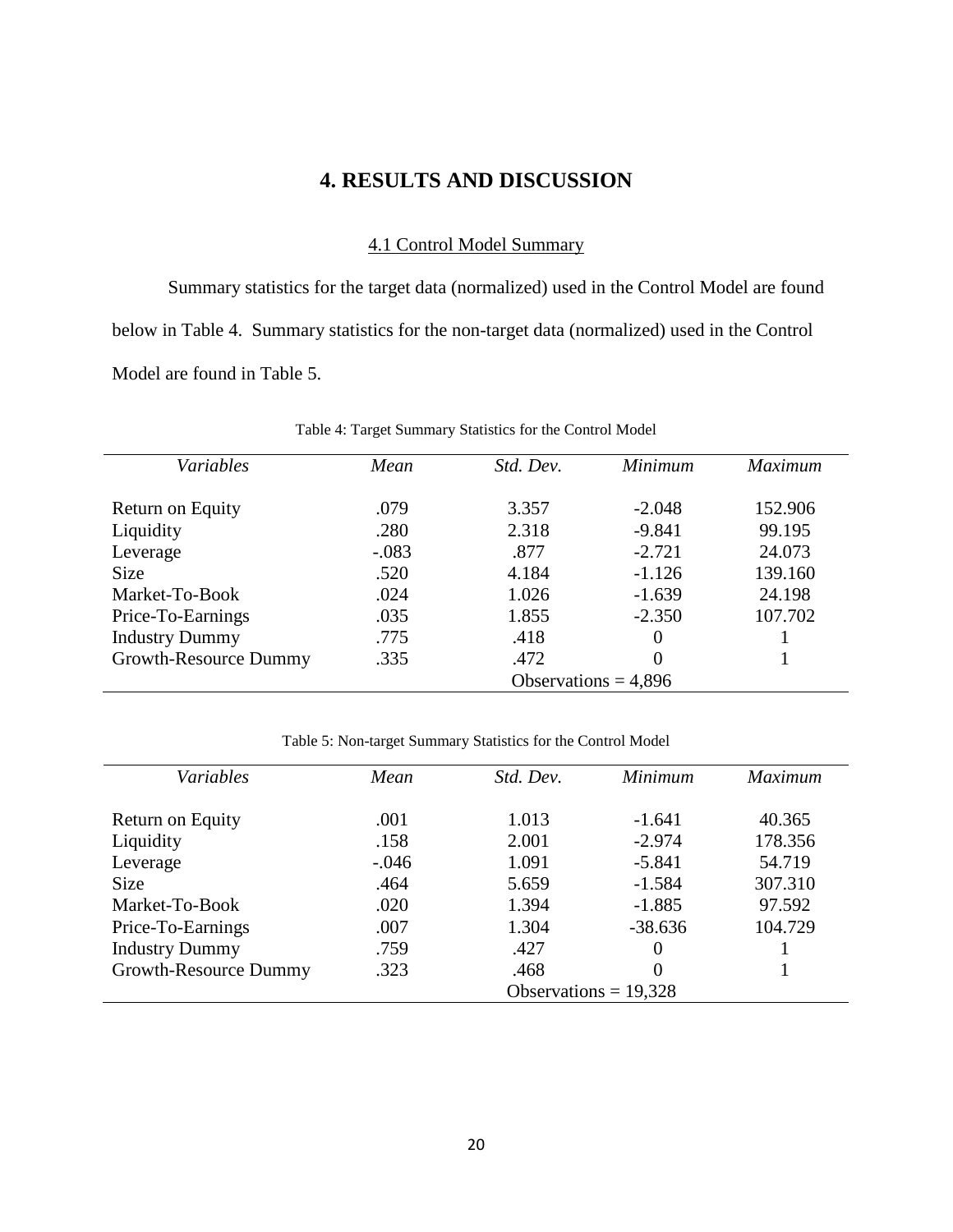For every data sample (observations in Control Model, Semi-Relaxed Model, and Relaxed Model), there is information across 70 industries—an industry being defined by the first two numbers of a firm's SIC code. The logistic regression (logit) for the Control Model uses the normalized data summarized in Exhibits 5 and 6. The estimated model is shown in Table 6. Statistical significance is derived from the p-value having a value less than .05.

#### 4.1.1 Control Model Estimation

<span id="page-27-0"></span> $P_i = Prob (TAKEOVER_i = | ROE_i, GRDUMMY_i, LIQ_i, LEV_i, IDUMMY_i, SIZE_i, MTB_i, PE_i)$ where  $TARGET_i = 1$  if firm *I* was targeted and  $TARGET_i = 0$  if firm *I* was not targeted.  $P(TARGET_i) = \alpha + \beta_1 ROE_i + \beta_2 GRDUMMY_i + \beta_3 LIQ_i + \beta_4 LEV_i + \beta_5 IDUMMY_i + \beta_6 SIZE_i +$  $\beta_7 M T B_i + \beta_8 P E_i$ 

Table 6: Estimated Control Model

<span id="page-27-1"></span>

| Logistic Regression<br><b>Number of Observations</b><br>24,224 |             |                 |                       |                      |          |                 |  |
|----------------------------------------------------------------|-------------|-----------------|-----------------------|----------------------|----------|-----------------|--|
|                                                                |             |                 |                       | LR chi-squared $(8)$ |          | 37.850          |  |
|                                                                |             |                 | $Prob > Chi$ -squared |                      | 0.0000   |                 |  |
| Pseudo R-squared<br>Log Likelihood = $-12173.466$              |             |                 |                       |                      |          | 0.0016          |  |
|                                                                |             |                 |                       |                      |          |                 |  |
| Ind. Variables                                                 | Coefficient | <b>Standard</b> | Z-score               | Prob > l z l         |          | 95% Confidence  |  |
|                                                                |             | Error           |                       |                      |          | <i>Interval</i> |  |
|                                                                |             |                 |                       |                      |          |                 |  |
| Return on                                                      | .034        | .0138           | 2.50                  | 0.013                | .007     | .062            |  |
| Equity                                                         |             |                 |                       |                      |          |                 |  |
| Liquidity                                                      | .024        | .008            | 2.99                  | 0.003                | .008     | .040            |  |
| Leverage                                                       | $-.059$     | .022            | $-2.70$               | 0.007                | $-.101$  | $-0.016$        |  |
| Size                                                           | .002        | .003            | 0.61                  | 0.539                | $-.003$  | .007            |  |
| Market-to-                                                     | .006        | .006            | 0.31                  | 0.756                | $-.029$  | .040            |  |
| <b>Book</b>                                                    |             |                 |                       |                      |          |                 |  |
| Price-to-                                                      | .012        | .010            | 1.20                  | 0.232                | $-.008$  | .031            |  |
| Earnings                                                       |             |                 |                       |                      |          |                 |  |
| Industry                                                       | .082        | .038            | 2.13                  | 0.033                | .007     | .156            |  |
| Dummy                                                          |             |                 |                       |                      |          |                 |  |
| Growth                                                         |             |                 |                       |                      |          |                 |  |
| Resource                                                       | .055        | .034            | 1.61                  | 0.108                | $-0.012$ | .121            |  |
| Dummy                                                          |             |                 |                       |                      |          |                 |  |
| Constant                                                       | $-1.464$    | .035            | $-41.67$              | 0.000                | $-1.533$ | $-1.395$        |  |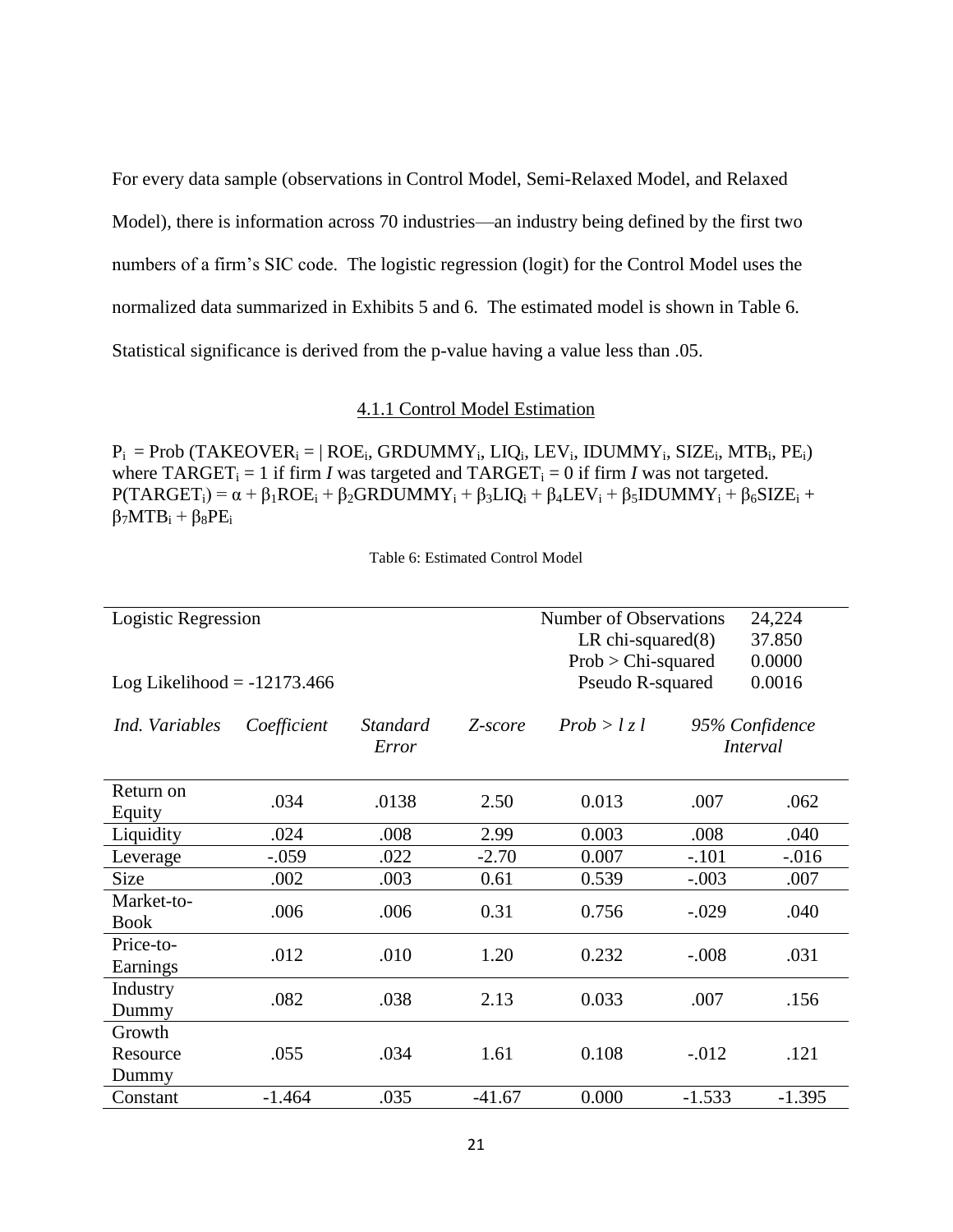The Control Model predicts only .16% of the variation of being a target or non-target using the independent variables. The variables that are statistically significant (using a 5% cut off p-value) in explaining whether a firm is a target are Return on Equity, Liquidity, Leverage, and the Industry Dummy. The positive coefficient for the IDummy variable supports the Industry Disturbance Hypothesis which suggests acquisitions cluster by industry (a positive correlation). The positive coefficient for the Liquidity variable supports the Growth-Resource Mismatch Hypothesis which "implies that two types of firms are likely targets: low-growth, resource-rich firms and high-growth, resource-poor firms" (Palepu 1986). Lastly, the negative coefficient on the Leverage variable conflicts with the Growth-Resource Mismatch Hypothesis. Overall, the Control Model cannot predict with enough reliability to be economically or statistically significant.

#### 4.2 Semi-Relaxed Model Summary

<span id="page-28-0"></span>The Semi-Relaxed Model is similar to the Control Model. The Price-to-Earnings variable is replaced with the Net Income variable in this model. This model includes observations where the Return on Equity and Net Income variables have negative values compared to the Control Model which omitted all negative observations. Net Income could be a substitute for the P/E ratio, because we expect less profitable firms to be more likely to be taken over. Also, when a firm reports negative net income, the P/E ratio does not exist (in any meaningful way). Using the Net Income variable in place of the P/E ratio captures this effect. The liquidity variable has also been squared in this model so the logit can complete the estimation.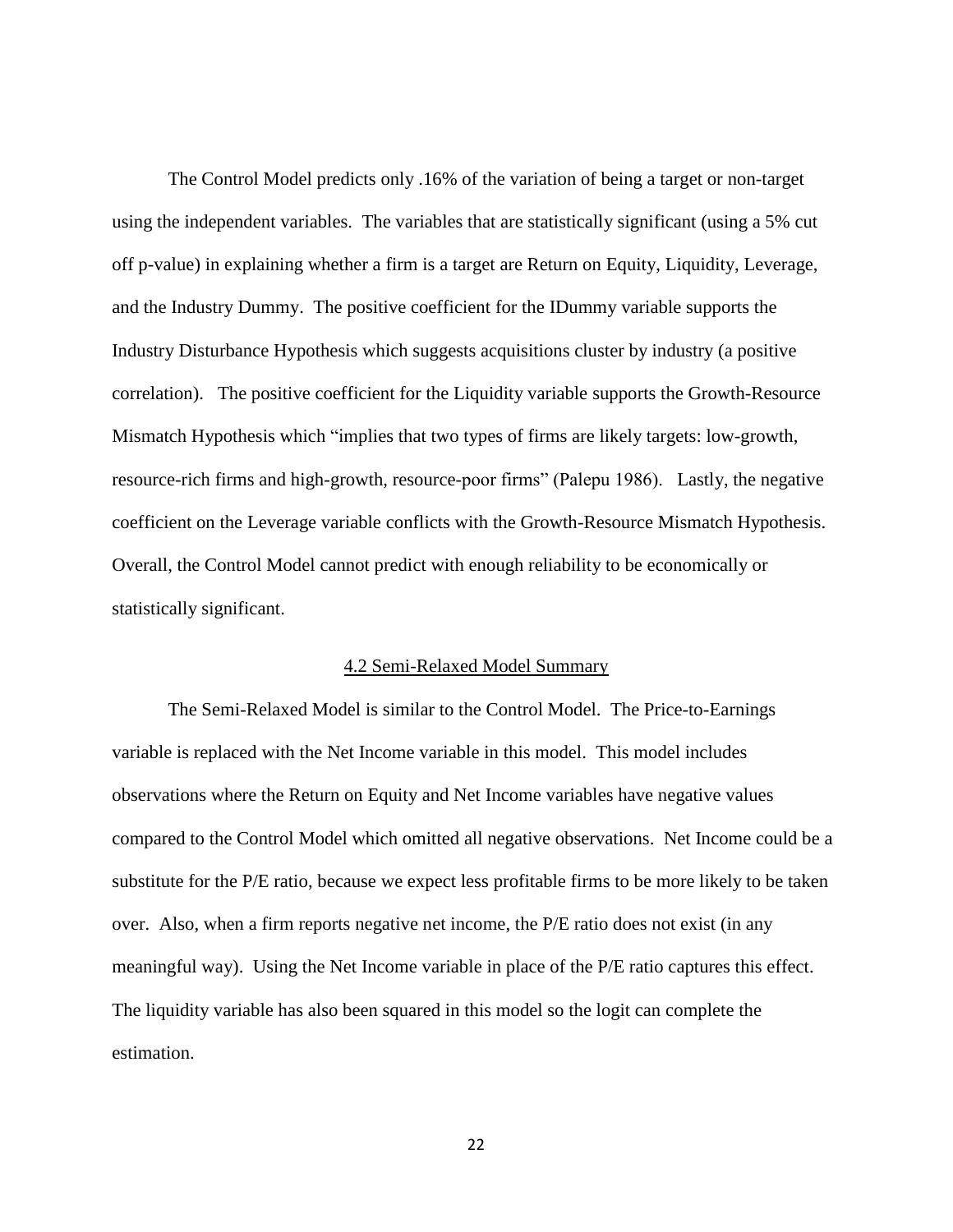There are 45,288 non-target and 7,267 target observations used in the Semi-Relaxed Model estimation. Summary statistics for the target and non-target normalized data used in the Semi-Relaxed Model are shown in Table 7 and Table 8, respectively. The Semi-Relaxed Model has more than twice the number of observations as the Control Model possibly allowing for more economically significant results. The estimated Semi-Relaxed Model is shown in Table 9.

<span id="page-29-0"></span>

| Variables             | Mean                   | Std. Dev. | <b>Minimum</b> | <b>Maximum</b> |
|-----------------------|------------------------|-----------|----------------|----------------|
| Return on Equity      | .032                   | .734      | $-32.692$      | 10.851         |
| Liquidity             | $-.423$                | 1.218     | $-22.826$      | 38.551         |
| Leverage              | .268                   | .863      | $-.984$        | 24.459         |
| <b>Size</b>           | .237                   | 1.658     | $-1.046$       | 34.753         |
| Market-To-Book        | $-.024$                | .648      | $-1.392$       | 31.897         |
| Net Income            | .195                   | 1.527     | $-12.784$      | 27.195         |
| <b>Industry Dummy</b> | .646                   | .478      | $\Omega$       |                |
| Growth-Resource Dummy | .066                   | .249      |                |                |
|                       | Observations = $7,267$ |           |                |                |

Table 7: Target Normalized Data Used in the Semi-Relaxed Model

Table 8: Non-target Normalized Data Used in the Semi-Relaxed Model

<span id="page-29-1"></span>

| Variables             | Mean                    | Std. Dev. | Minimum   | <i>Maximum</i> |
|-----------------------|-------------------------|-----------|-----------|----------------|
| Return on Equity      | $-.005$                 | 1.036     | $-63.158$ | 18.397         |
| Liquidity             | .068                    | .942      | $-1.819$  | 47.586         |
| Leverage              | $-.043$                 | 1.012     | $-26.104$ | 53.562         |
| <b>Size</b>           | $-.038$                 | .841      | $-1.308$  | 24.583         |
| Market-To-Book        | .004                    | 1.045     | $-1.676$  | 79.518         |
| Net Income            | $-.031$                 | .882      | $-45.590$ | 22.665         |
| <b>Industry Dummy</b> | .814                    | .389      | 0         |                |
| Growth-Resource Dummy | .012                    | .108      | 0         |                |
|                       | Observations = $45,288$ |           |           |                |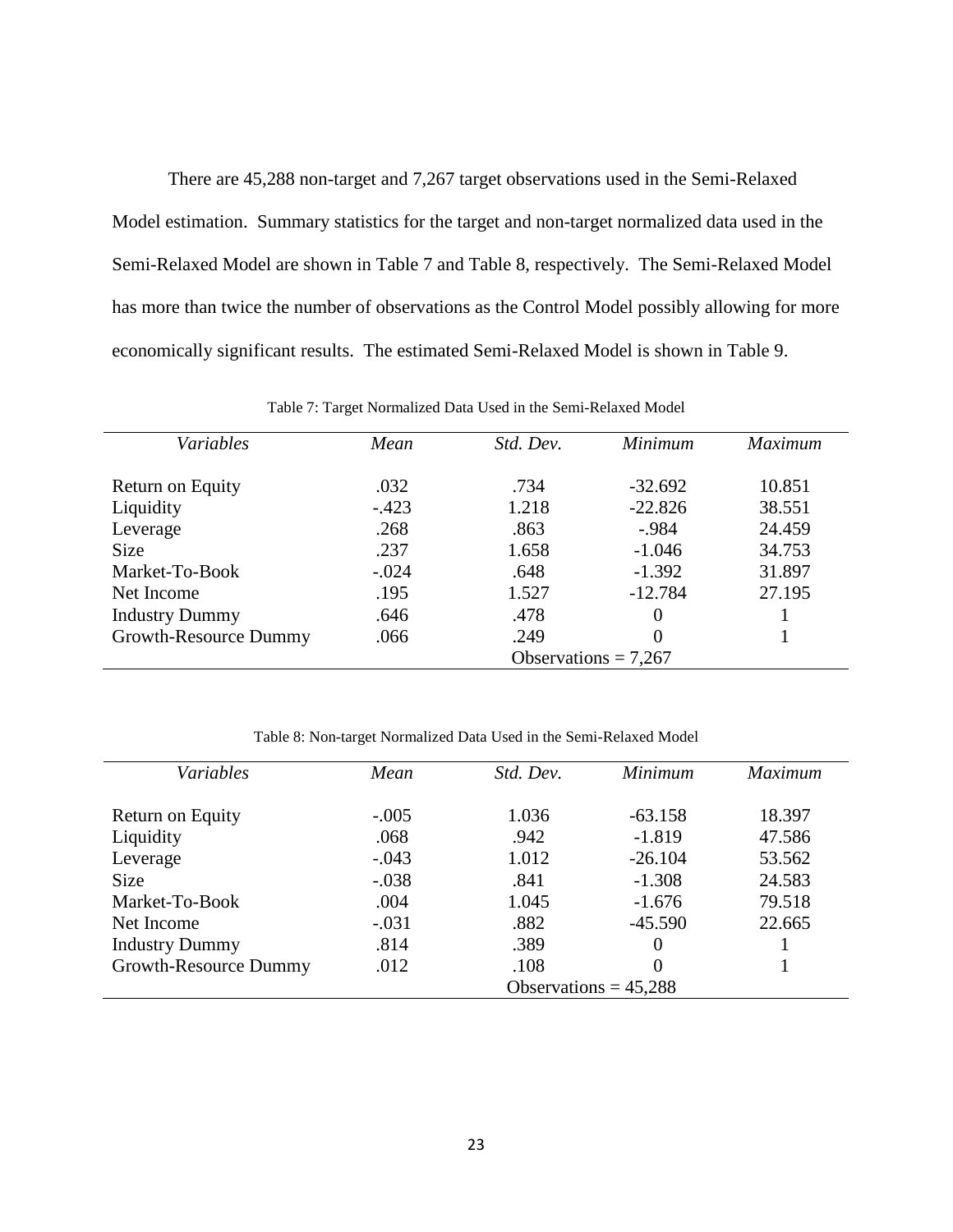#### 4.2.1 Semi-Relaxed Model Estimation

<span id="page-30-0"></span> $P_i = Prob (TAKEOVER_i = | ROE_i, GRDUMMY_i, LIQ_i, LEV_i, IDUMMY_i, SIZE_i, MTB_i, NI_i)$ where  $TARGE_{i} = 1$  if firm *i* was targeted and  $TARGE_{i} = 0$  if firm *i* was not targeted.  $P(TARGET_i) = \alpha + \beta_1 ROE_i + \beta_2 GRDUMMY_i + \beta_3 LIQ_i + \beta_4 LEV_i + \beta_5 IDUMMY_i + \beta_6 SIZE_i +$  $\beta_7 M T B_i + \beta_8 N I_i$ 

The Semi-Relaxed Model explains less than 5.57% in the variation of whether a firm is a target or non-target using the independent variables listed above. This provides somewhat stronger results compared to the Control Model in terms of predicting target firms. In contrast with the Control Model, every independent variable is statistically significant. The Semi-Relaxed Model supports the Growth-Resource Mismatch Hypothesis and the Asset Undervaluation Hypothesis, but provides results contrary to the Inefficient Management Hypothesis, Size Hypothesis, and the Industry Disturbance Hypothesis.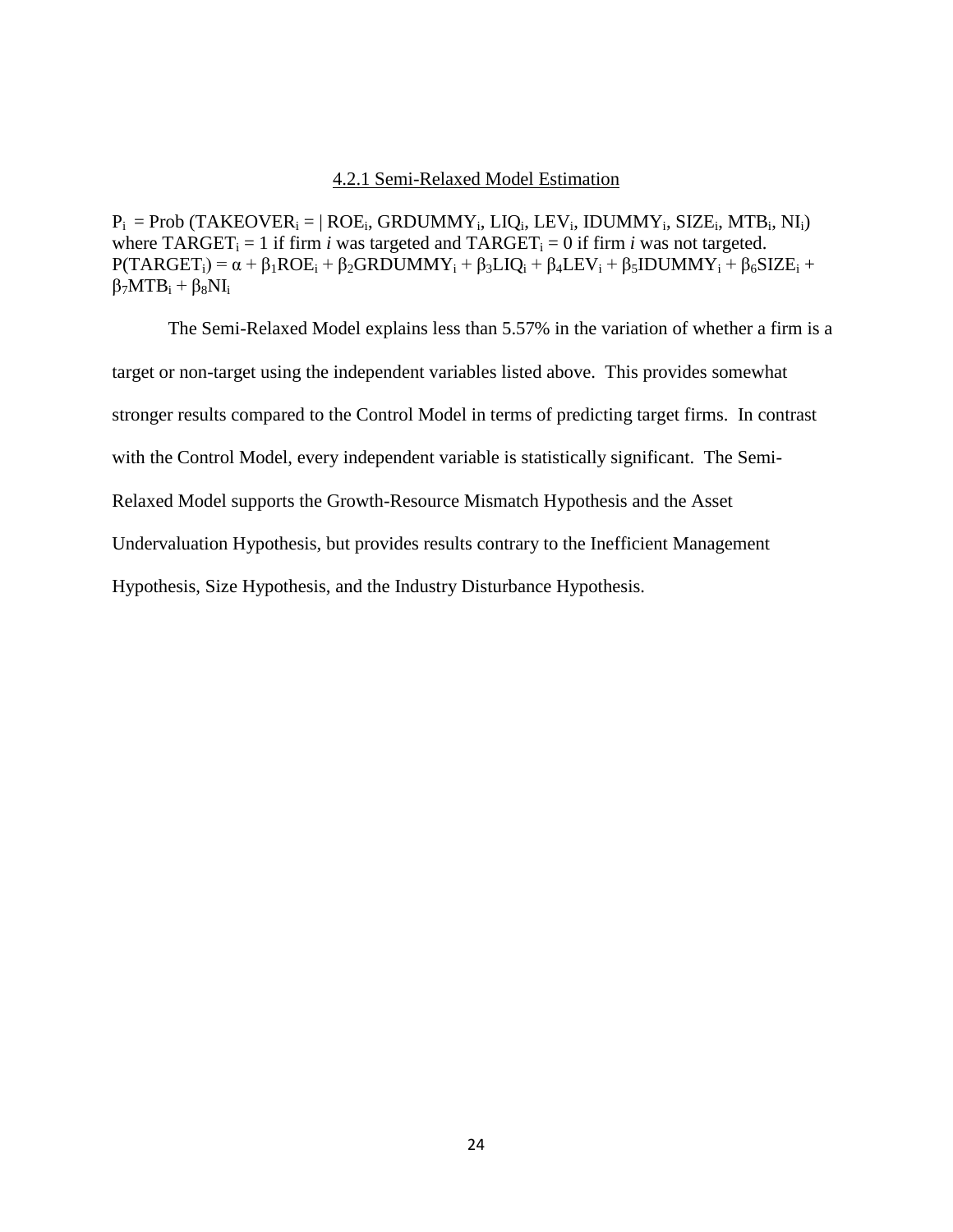<span id="page-31-1"></span>

| Logistic Regression           |             |                   |          | Number of Observations<br>LR chi-squared $(8)$<br>$Prob > Chi$ -squared |          | 52,555<br>2351.05<br>0.0000 |
|-------------------------------|-------------|-------------------|----------|-------------------------------------------------------------------------|----------|-----------------------------|
| Log Likelihood = $-19947.965$ |             |                   |          | Pseudo R-squared                                                        |          | 0.0557                      |
| Ind. Variables                | Coefficient | Standard<br>Error | Z-score  | Prob > l z l                                                            |          | 95% Confidence<br>Interval  |
| Return on<br>Equity           | .139        | .021              | 6.59     | 0.000                                                                   | .097     | .180                        |
| Liquidity                     | .002        | .001              | 3.05     | 0.002                                                                   | .001     | .003                        |
| Leverage                      | .272        | .019              | 14.62    | 0.000                                                                   | .236     | .309                        |
| Size                          | .154        | .015              | 9.98     | 0.000                                                                   | .124     | .184                        |
| Market-to-<br><b>Book</b>     | $-.313$     | .031              | $-10.10$ | 0.000                                                                   | $-.374$  | $-.252$                     |
| Net Income                    | .075        | .016              | 4.71     | 0.000                                                                   | .044     | .106                        |
| Industry<br>Dummy             | $-.883$     | .028              | $-31.64$ | 0.000                                                                   | $-0.937$ | $-.828$                     |
| Growth<br>Resource<br>Dummy   | 1.277       | .078              | 16.49    | 0.000                                                                   | 1.125    | 1.429                       |
| Constant                      | $-1.261$    | .023              | $-54.41$ | 0.000                                                                   | $-1.306$ | $-1.215$                    |

Table 9: Estimated Semi-Relaxed Model

#### 4.3 Relaxed Model Summary

<span id="page-31-0"></span>The Relaxed (third) Model is similar to the Semi-Relaxed Model except it eases the criterion for inclusion allowing observations in which any variables have negative values. Approximately 7,267 target firms and 52,343 non-targets are used in estimating the Relaxed Model. The target observations used in estimating the Relaxed Model are the same as in the Semi-Relaxed Model. The loose criteria for the Relaxed Model are meant to capture more nontargets and potentially a more realistic and economically robust model. The summary statistics for the target and non-target normalized data used in the third model are shown in Table 7 and Table 10, respectively.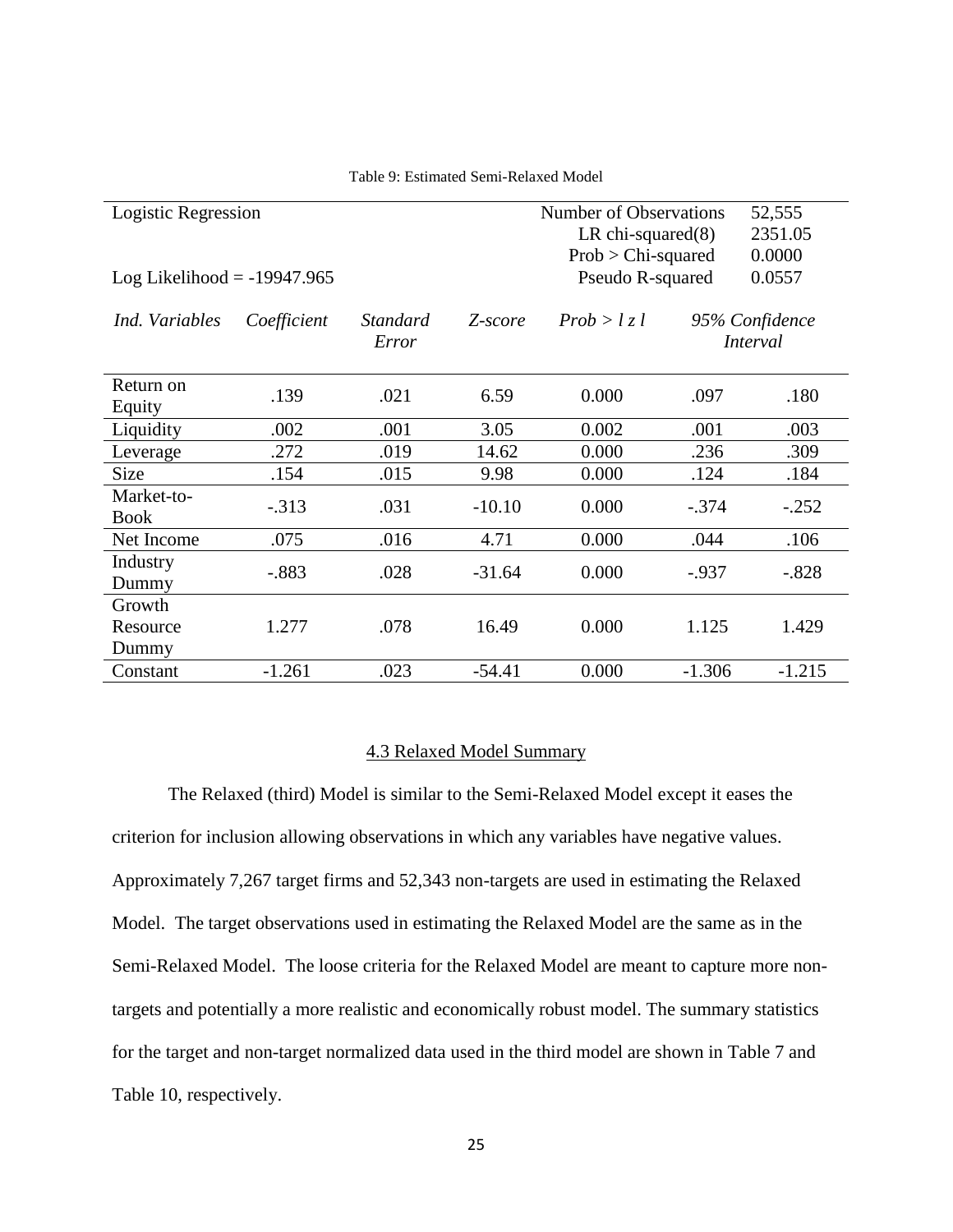<span id="page-32-1"></span>

| Variables             | Mean                    | Std. Dev. | Minimum   | <b>Maximum</b> |  |
|-----------------------|-------------------------|-----------|-----------|----------------|--|
| Return on Equity      | .001                    | 1.002     | $-45.524$ | 58.233         |  |
| Liquidity             | .05                     | 1.300     | $-2.340$  | 144.220        |  |
| Leverage              | $-.000$                 | 1.002     | $-36.243$ | 73.567         |  |
| <b>Size</b>           | .004                    | 1.042     | $-1.734$  | 27.070         |  |
| Market-To-Book        | .000                    | 1.003     | $-57.150$ | 49.005         |  |
| Net Income            | .004                    | 1.064     | $-53.382$ | 39.015         |  |
| <b>Industry Dummy</b> | .813                    | .390      | $\theta$  |                |  |
| Growth-Resource Dummy | .053                    | .225      | $\theta$  |                |  |
|                       | Observations = $52,343$ |           |           |                |  |

Table 10: Non-target Summary Statistics Used in the Relaxed Model

The logistic regression results for the Relaxed Model are shown in Table 11.

#### 4.3.1 Relaxed Model Estimation

<span id="page-32-0"></span> $P_i = Prob (TAKEOVER_i = | ROE_i, GRDUMMY_i, LIQ_i, LEV_i, IDUMMY_i, SIZE_i, MTB_i, NI_i)$ where  $TARGET_i = 1$  if firm *i* was targeted and  $TARGET_i = 0$  if firm *i* was not targeted.  $P(TARGET_i) = \alpha + \beta_1 ROE_i + \beta_2 GRDUMMY_i + \beta_3 LIQ_i + \beta_4 LEV_i + \beta_5 IDUMMY_i + \beta_6 SIZE_i +$  $\beta_7 M T B_i + \beta_8 N I_i$ 

The Relaxed Model predicts about 5% of the variation in firm target likelihood being explained by the independent variables. This five percent explanatory power is more predictive than the Control Model, but, overall provides no meaningful reliability in predicting targets. All but two of the variables are statistically significant in the Relaxed Model. Although this model tests significant (due to a Chi-squared value below .05) and 6 of the 8 independent variables are statistically significant, this model does not support any of the hypotheses discussed in Table 3 except for Liquidity. Overall, the third model cannot predict, with any economic significance, the likelihood of a firm being a target.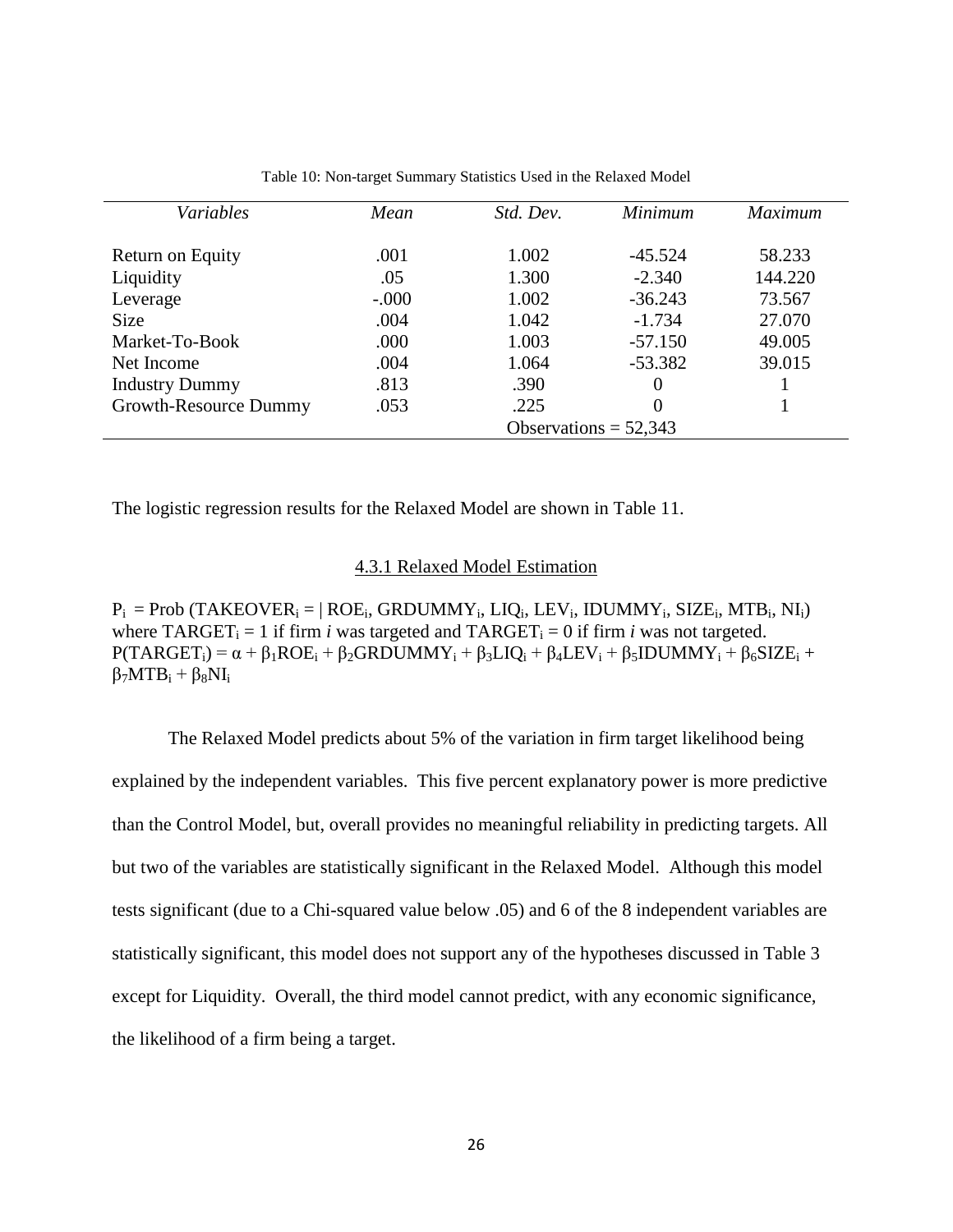<span id="page-33-0"></span>

| Logistic Regression          |             |                          |          | Number of Observations<br>LR chi-squared $(8)$<br>$Prob > Chi$ -squared |          | 59,610<br>2173.78<br>0.0000       |
|------------------------------|-------------|--------------------------|----------|-------------------------------------------------------------------------|----------|-----------------------------------|
| Log Likelihood = $-21011.22$ |             |                          |          | Pseudo R-squared                                                        |          | 0.0492                            |
| Ind. Variables               | Coefficient | <b>Standard</b><br>Error | Z-score  | Prob > l z l                                                            |          | 95% Confidence<br><i>Interval</i> |
| Return on<br>Equity          | $-.015$     | .016                     | $-0.97$  | 0.334                                                                   | $-.045$  | .015                              |
| Liquidity                    | .059        | .011                     | 5.42     | 0.000                                                                   | .038     | .080                              |
| Leverage                     | .011        | .015                     | 0.73     | 0.465                                                                   | $-.018$  | .040                              |
| <b>Size</b>                  | .259        | .010                     | 24.96    | 0.000                                                                   | .239     | .279                              |
| Market-to-<br><b>Book</b>    | .047        | .011                     | 4.12     | 0.000                                                                   | .025     | .070                              |
| Net Income                   | $-.208$     | .015                     | $-14.16$ | 0.000                                                                   | $-.237$  | $-.179$                           |
| Industry<br>Dummy            | $-.870$     | .027                     | $-31.73$ | 0.000                                                                   | $-0.923$ | $-0.816$                          |
| Growth                       |             |                          |          |                                                                         |          |                                   |
| Resource                     | $-1.628$    | .114                     | $-14.30$ | 0.000                                                                   | $-1.851$ | $-1.405$                          |
| Dummy                        |             |                          |          |                                                                         |          |                                   |
| Constant                     | $-1.334$    | .023                     | $-58.91$ | 0.000                                                                   | $-1.378$ | $-1.290$                          |

Table 11: Estimated Relaxed Model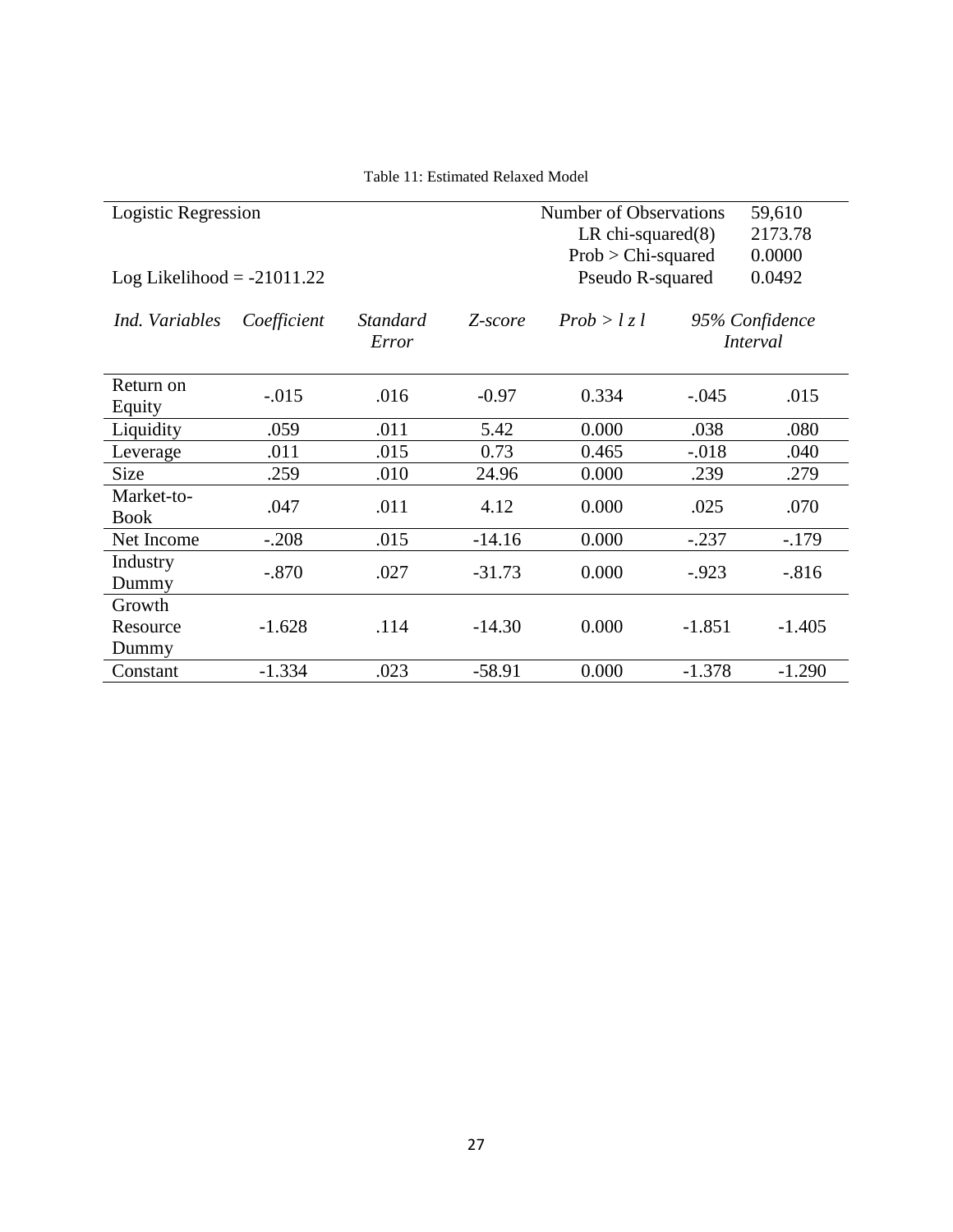## **5. CONCLUSION**

<span id="page-34-0"></span>A summary of the findings for this study are provided in Table 12. This study has found minimal evidence supporting the six hypotheses (Inefficient Management, Growth-Resource Mismatch, Industry Disturbance, Firm Size, Asset Undervaluation, and Price-to-Earnings) being tested. The idea that "past performance does not indicate future results" certainly appears to apply in this area. The target likelihood predictors (independent variables) during the time period January 3, 2000 through December 31, 2007 may have been affected by the Financial Crisis of 2008. Although the crisis did not fully develop until 2008, the lax credit lending standards, which were in place for years prior, may have played a role in much of the performance of these firms.

Future researchers should be cautious during time periods during any sort of bubble or possible systemic failure in the US financial system. Perhaps the implementation of some sort of barometer of overall credit lending or commercial lending health metric should be used for future model estimations. Upon further examination of the prior researchers' studies, they do not comment on their goodness of fit measures, but rather its "predictive ability". Since large institutions do this type of research regularly, the chance to exploit any market irregularities should be slim to none (which might be why prior researchers don't include a goodness of fit measure in their findings). If a model exists which predicts with economic significance whether or not a firm is a future target, the metrics used and defined appear to be more complex than those used in the existing literature and in this study. After all, in an efficient, fair market everyone has the same information and opportunities for easy profits are wiped out almost instantly.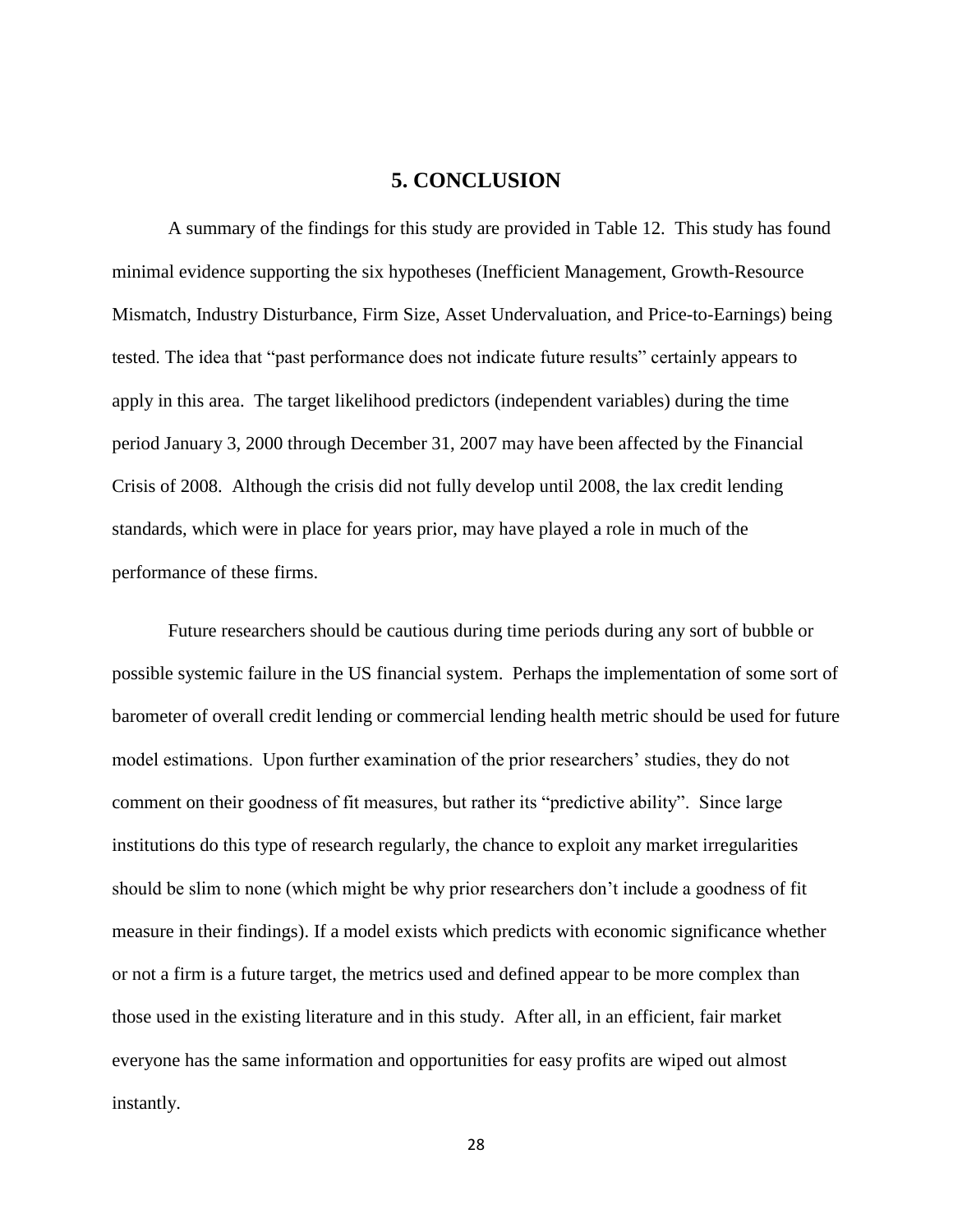<span id="page-35-0"></span>

| Explanatory       | Hypotheses               |                          | Semi-Relaxed | Relaxed |
|-------------------|--------------------------|--------------------------|--------------|---------|
| Variables         | Expectations             | <b>Control Model</b>     | Model        | Model   |
| Return on Equity  | $\overline{\phantom{0}}$ | $^{+}$                   | $+$          |         |
| GRDummy           | $^{+}$                   |                          | $+$          |         |
| Liquidity         | $^{+}$                   |                          | $+$          | $+$     |
| Leverage          |                          | $\overline{\phantom{a}}$ | $+$          |         |
| <b>IDummy</b>     | $+$                      | $^{+}$                   |              |         |
| Size              | $\overline{\phantom{a}}$ |                          | $+$          | $+$     |
| Market-to-Book    |                          |                          |              | $+$     |
| Price-to-Earnings |                          |                          | $\ast$       | $\ast$  |
| Pseudo-R-squared  |                          | 0.0016                   | 0.0557       | 0.0492  |

#### Table 12: Summary of Results

Note: \* means the variable was not used in that model, "+" means the coefficient was positive and statistically significant at the 5% level, and "-" means the coefficient was negative and statistically significant at the 5% level.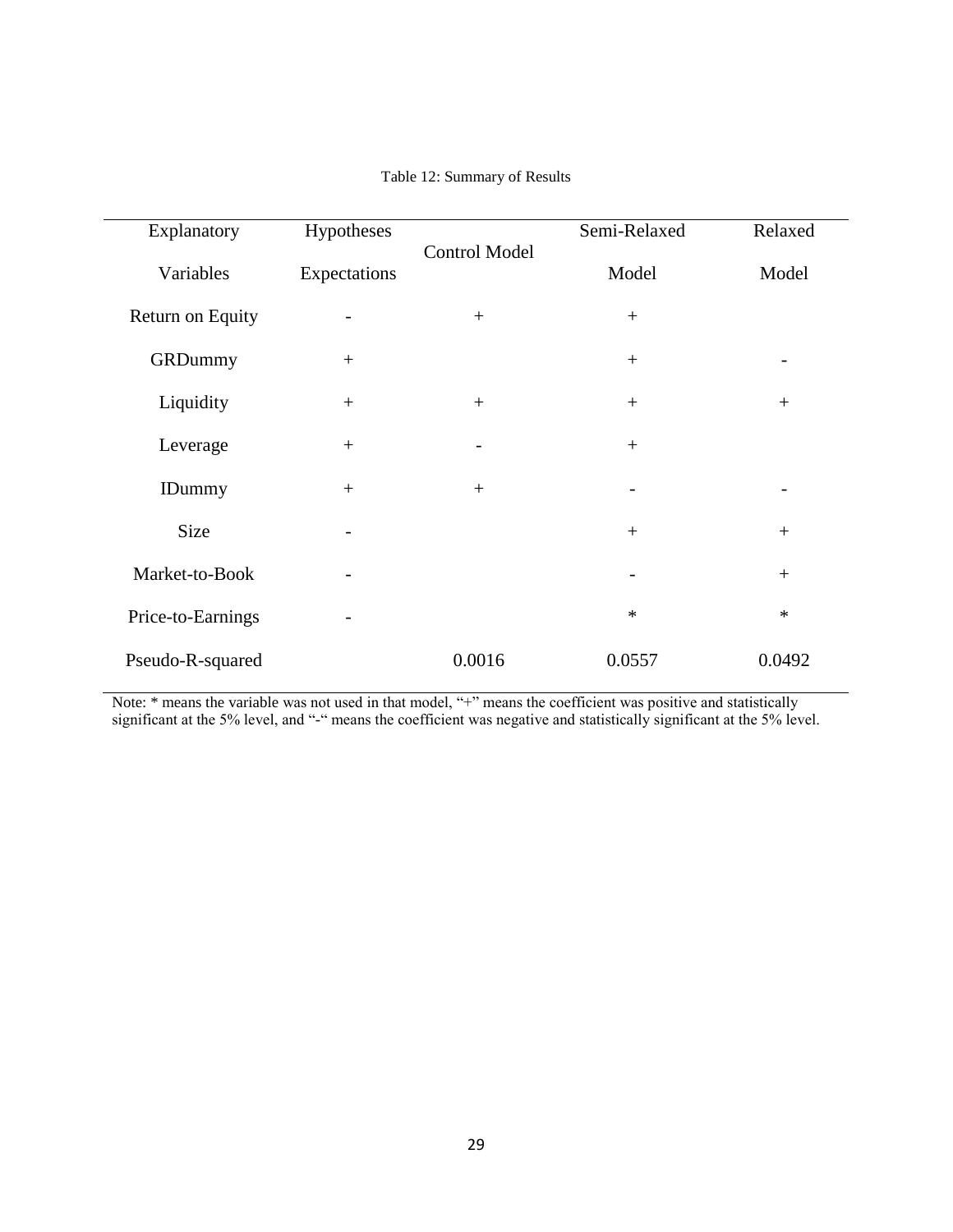## **6. REFERENCES**

- <span id="page-36-0"></span>Adelaja, A., Nyaga, R., Farooq, Z., "Predicting Mergers and Acquisitions in the Food Industry." *Agribusiness* 15, (1), 1-23, (1999).
- Alcalde, N., and Espitia, M., "The Characteristics of Takeover Targets: The Spanish Experience 1991-1997.‖ *Journal of Management & Governance* 7, 1-26, (2003).
- Baixauli, S., and Fernandez, M., "Toeholds and Takeover Probability: Implications for Investment Strategies.‖ *Studies in Economics and Finance* 26, 69-86, (2009).
- Barnes, P., "Predicting UK Takeover Targets: Some Methodological Issues and an Empirical Study.‖ *Review of Quantitative Finance and Accounting* 12, 283-301, (1999).
- Belkaoui A., "Financial Ratios as Predictors of Canadian Takeovers." *Journal of Business Finance and Accounting* 5, 93-107, (1978).
- Bloomberg, "Bloomberg 2011 M&A Outlook." Media.bloomberg.com. n.p. 2011. October 4, 2011. < [http://media.bloomberg.com/bb/avfile/rz\\_P6ibIIins](http://media.bloomberg.com/bb/avfile/rz_P6ibIIins) >.
- Castagna, A., and Matolcsy, Z.P., "Financial Ratios as Predictors of Company Acquisitions." *JASSA* 3, 6-10, (1976).
- Cudd, M., Duggal, R., "Industry Distributional Characteristics of Financial Ratios: An Acquisition Theory Application.‖ *The Financial Review* 41, 105-210, (2000).
- Dietrich, J., and Sorensen, E. "An Application of Logit Analysis to Prediction of Merger Targets.‖ *Journal of Business Research* 12, 393-402, (1984).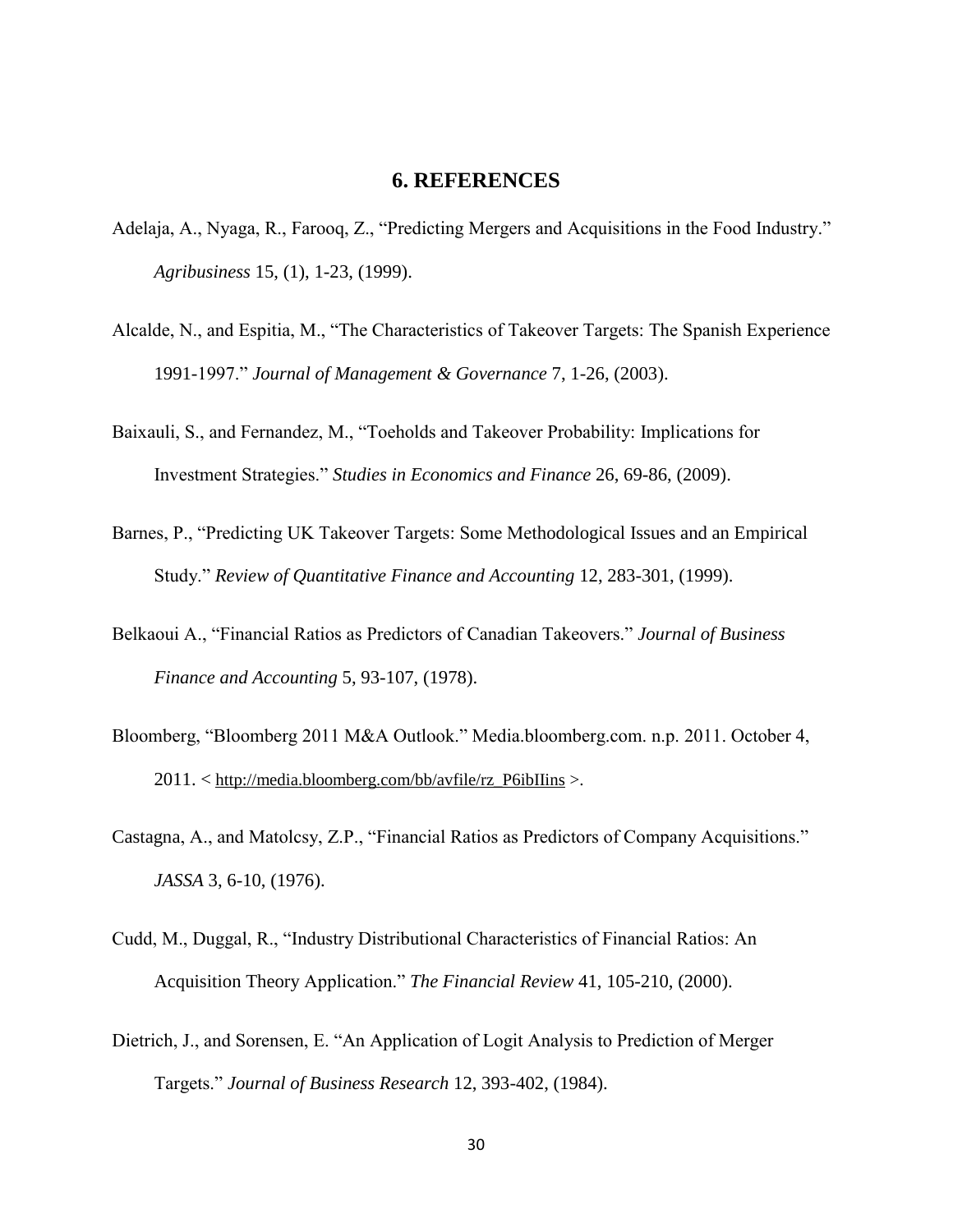- Ooghe, H., Camerlynck, J., "Pre-Acquisition Profile of Privately Held Companies Involved in Takeovers: An Empirical Study." http://www.vlerick.com/en/2770-VLK/version/default/part/AttachmentData/data/vlgms-wp-2001-12.pdf (2001).
- Palepu, Krishna G., "Predicting Takeover Targets: A Methodological and Empirical Analysis." *Journal of Accounting and Economics* 8, 3-35, (1986).
- Pervan, I., and Pervan M., "Financial Characteristics of Acquired Companies—Case of Croatia." *The Business Review, Cambridge* 16, 163-170, (2010).
- Powell, R.G., "Takeover Prediction Models and Portfolio Strategies: A Multinomial Approach." Multinational Finance Journal, Vol. 8, pp.35-74, (2004).
- Simkowitz, Michael A. and Robert J. Monroe, "A Discriminant Function for Conglomerate Targets.‖ *Southern Journal of Business* 38, 1-16, (1971).
- Stevens, David L., "Financial Characteristics of Merged Firms: A Multivariate Analysis." *Journal of Financial and Quantitative Analysis* 8, 149-158, (1973).
- Tsagkanos, A., Georgopoulus, A., Siropolis, C., "Predicting Takeover Targets: New Evidence Prom Small Open Economy*." International Journal of Finance and Economics* 4, 183-194, (2006).
- Van Wyk, E., "M&A Target Prediction in Australia." The Finsia Journal of Applied Finance 1, 15-21. (2010).

Paulson, E., "Stages of the M&A Process." Media.wiley.com. n.p. 2000. October 4, 2011